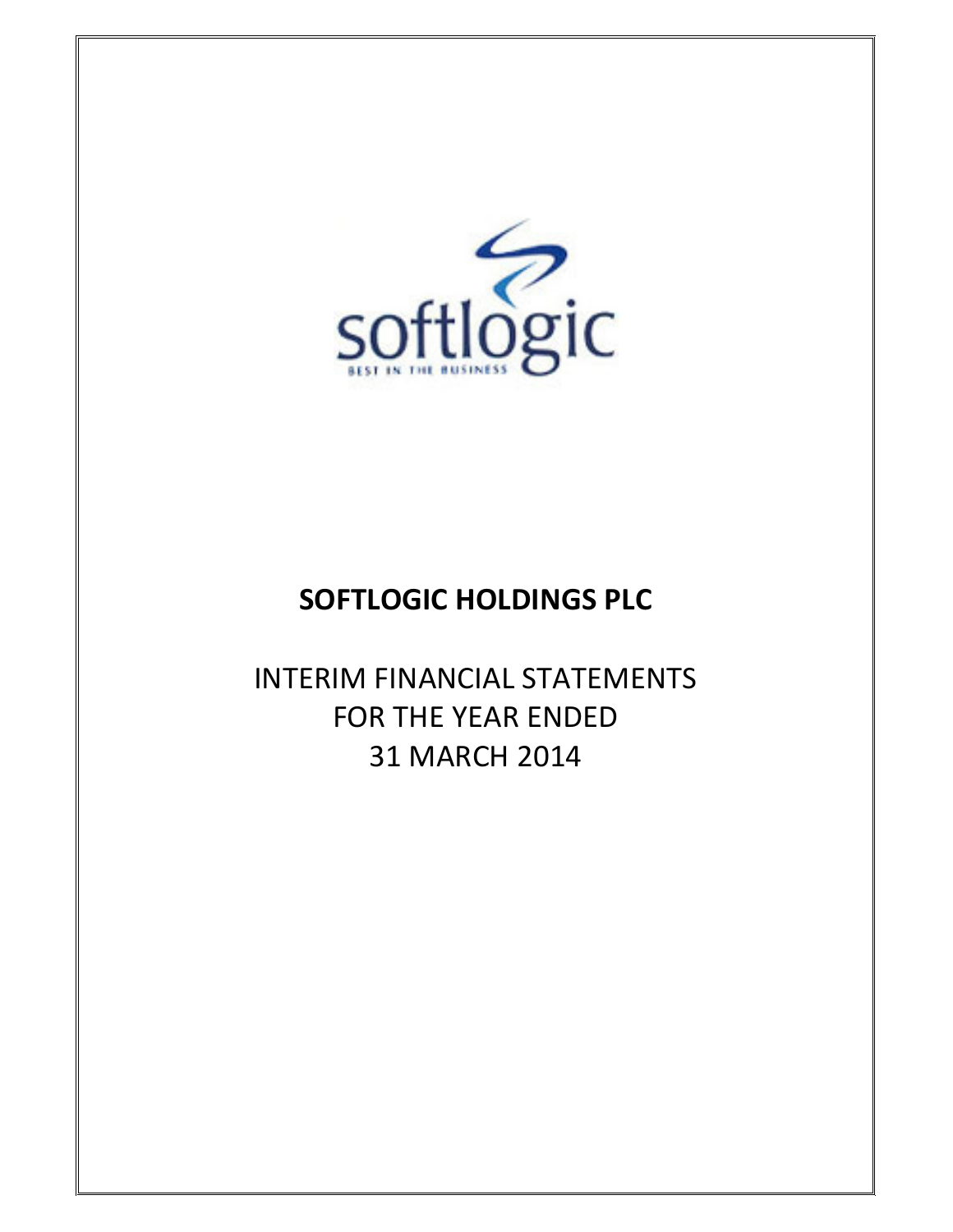# **CONSOLIDATED INCOME STATEMENT**

|                                                                              | <b>Unaudited</b><br>12 months to<br>31-03-2014<br>Rs. | <b>Audited</b><br>12 months to<br>31-03-2013<br>Rs. | Change<br>as a<br>% | <b>Unaudited</b><br>03 months to<br>31-03-2014<br>Rs. | <b>Unaudited</b><br>03 months to<br>31-03-2013<br>Rs. | Change<br>as a<br>%     |
|------------------------------------------------------------------------------|-------------------------------------------------------|-----------------------------------------------------|---------------------|-------------------------------------------------------|-------------------------------------------------------|-------------------------|
| Revenue                                                                      | 29,281,557,919                                        | 25,360,636,147                                      | 15.46%              | 7,543,072,037                                         | 6,345,070,997                                         | 18.88%                  |
| Cost of sales                                                                | (19, 492, 234, 407)                                   | (17, 143, 556, 549)                                 | 13.70%              | (5, 176, 485, 426)                                    | (4, 176, 771, 749)                                    | 23.94%                  |
| <b>Gross profit</b>                                                          | 9,789,323,512                                         | 8,217,079,598                                       | 19.13%              | 2,366,586,611                                         | 2,168,299,248                                         | 9.14%                   |
| Other operating income                                                       | 540,252,543                                           | 470,329,044                                         | 14.87%              | 118,771,267                                           | 40,787,225                                            | 191.20%                 |
| Distribution expenses                                                        | (1,543,627,063)                                       | (1,323,911,846)                                     | 16.60%              | (491, 015, 355)                                       | (468,083,849)                                         | 4.90%                   |
| Administrative expenses                                                      | (5,987,522,814)                                       | (5,032,208,723)                                     | 18.98%              | (1,590,975,706)                                       | (1,408,582,600)                                       | 12.95%                  |
| <b>Results from Operating Activities</b>                                     | 2,798,426,178                                         | 2,331,288,073                                       | 20.04%              | 403,366,817                                           | 332,420,024                                           | 21.34%                  |
| Finance income                                                               | 1,172,335,193                                         | 825,455,974                                         | 42.02%              | 543,612,367                                           | 292,365,008                                           | 85.94%                  |
| Finance expenses                                                             | (2,764,713,408)                                       | (2,754,633,185)                                     | 0.37%               | (750, 802, 040)                                       | (596, 545, 356)                                       | 25.86%                  |
| <b>Net Finance Cost</b>                                                      | (1,592,378,215)                                       | (1,929,177,211)                                     | $-17.46%$           | (207, 189, 673)                                       | (304, 180, 348)                                       | $-31.89%$               |
| Change in fair value of investment property                                  | 91,100,500                                            | 61,309,000                                          | 48.59%              | 83,690,500                                            | 61,309,000                                            | 36.51%                  |
| Share of profit of equity accounted investees                                | 12,850,650                                            | 20,823,707                                          | $-38.29%$           | 4,577,517                                             | 9,865,673                                             | $-53.60%$               |
| Profit before tax                                                            | 1,309,999,113                                         | 484,243,569                                         | 170.52%             | 284,445,161                                           | 99,414,349                                            | 186.12%                 |
| Tax expense                                                                  | (252, 452, 441)                                       | (293, 633, 128)                                     | $-14.02%$           | (30,018,866)                                          | (99,318,055)                                          | $-69.78%$               |
| <b>Profit for the Period</b>                                                 | 1,057,546,672                                         | 190,610,441                                         | 454.82%             | 254,426,295                                           | 96,294                                                | 264118.22%              |
| Attributable to:<br>Equity holders of the parent<br>Non-controlling interest | 248,850,839<br>808,695,833                            | (338, 365, 963)<br>528,976,404                      | 173.54%<br>52.88%   | 52,576,746<br>201,849,549                             | 77,966,174<br>(77,869,880)                            | $-32.56%$<br>$-359.21%$ |
| <b>Profit for the Period</b>                                                 | 1,057,546,672                                         | 190,610,441                                         | 454.82%             | 254,426,295                                           | 96,294                                                | 264118.22%              |
| Earnings per share - Basic                                                   | 0.32                                                  | (0.44)                                              |                     | 0.07                                                  | 0.10                                                  |                         |
| Dividend per share                                                           | 0.13                                                  | 0.30                                                |                     | 0.13                                                  | 0.30                                                  |                         |

Note : Figures in brackets indicate deductions.

The above figures are not audited unless otherwise stated.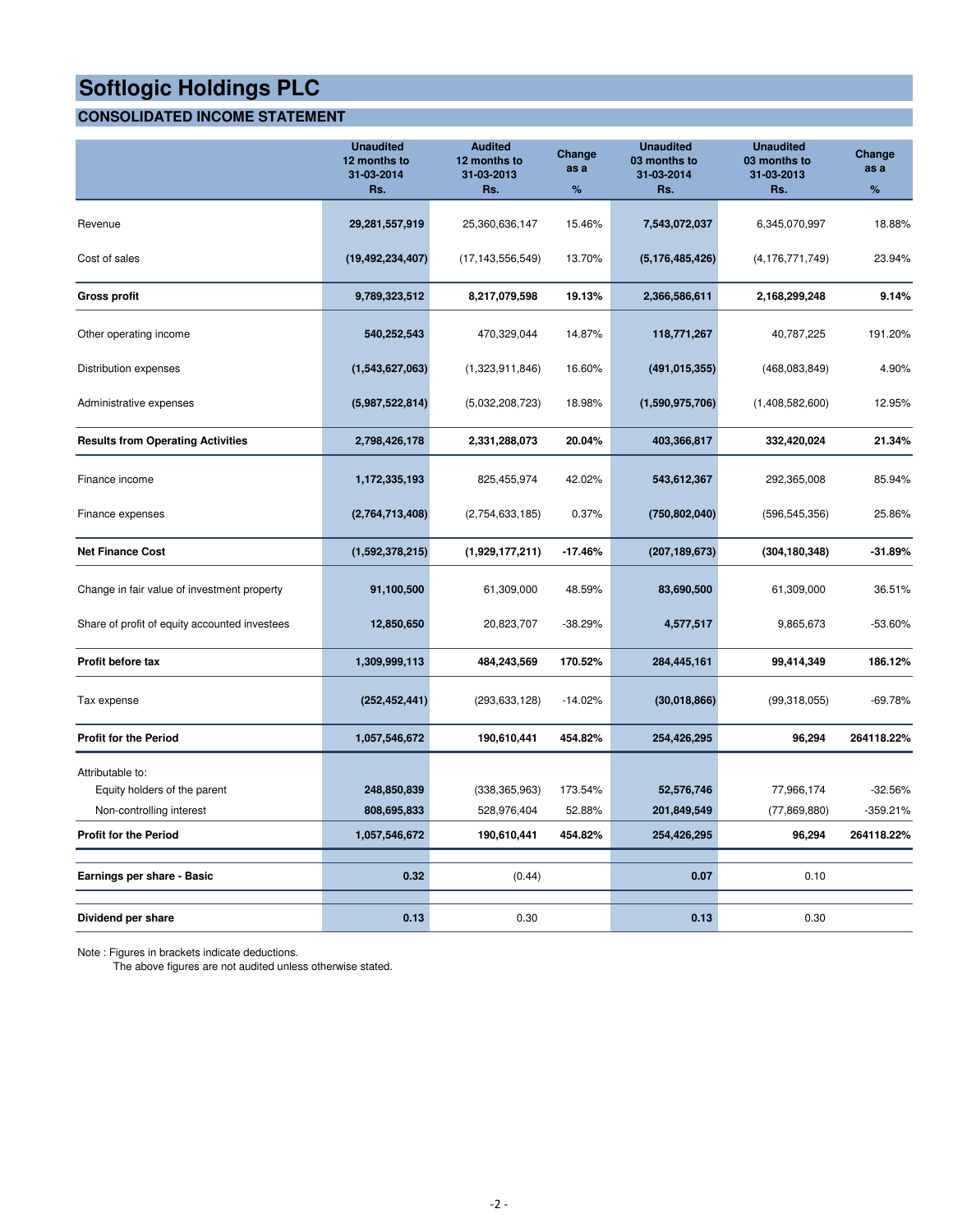# **CONSOLIDATED STATEMENT OF COMPREHENSIVE INCOME**

|                                                          | <b>Unaudited</b><br>12 months to<br>31-03-2014<br>Rs. | <b>Audited</b><br>12 months to<br>31-03-2013<br>Rs. | Change<br>as a<br>% | <b>Unaudited</b><br>03 months to<br>31-03-2014<br>Rs. | <b>Unaudited</b><br>03 months to<br>31-03-2013<br>Rs. | Change<br>as a<br>% |
|----------------------------------------------------------|-------------------------------------------------------|-----------------------------------------------------|---------------------|-------------------------------------------------------|-------------------------------------------------------|---------------------|
| Profit for the period                                    | 1,057,546,672                                         | 190,610,441                                         | 454.82%             | 254,426,295                                           | 96,294                                                | 264118.22%          |
| Other comprehensive income                               |                                                       |                                                     |                     |                                                       |                                                       |                     |
| Currency translation of foreign operations               | 18,211,308                                            | 2,448,866                                           | 643.66%             | (13, 357, 200)                                        | 5,321,244                                             | $-351.02%$          |
| Revaluation of land and buildings                        | 60,300,500                                            | 1,678,021,953                                       | $-96.41%$           |                                                       |                                                       |                     |
| Net (loss) / gain on available-for-sale financial assets | (61, 303, 025)                                        | 391,267,941                                         | $-115.67%$          | 157,071,552                                           | 146,019,990                                           | 7.57%               |
| Actuarial gains/ (loss) on retirement benefits           | (2,330,859)                                           |                                                     |                     | (2,330,859)                                           |                                                       |                     |
| Tax on other comprehensive income                        | ٠                                                     | (156,081,827)                                       | $-100.00\%$         |                                                       | (150, 193, 632)                                       | $-100.00\%$         |
| Other comprehensive income for the period, net of tax    | 14,877,924                                            | 1,915,656,933                                       |                     | 141,383,493                                           | 1,147,602                                             |                     |
| Total comprehensive income for the period, net of tax    | 1,072,424,596                                         | 2,106,267,374                                       |                     | 395,809,788                                           | 1,243,896                                             |                     |
|                                                          |                                                       |                                                     |                     |                                                       |                                                       |                     |
| Attributable to:                                         |                                                       |                                                     |                     |                                                       |                                                       |                     |
| Equity holders of the parent                             | 261,040,550                                           | 575,241,096                                         |                     | 135,394,901                                           | 91,105,379                                            |                     |
| Non-controlling interest                                 | 811,384,046                                           | 1,531,026,278                                       |                     | 260,414,887                                           | (89, 861, 483)                                        |                     |
| Profit for the period                                    | 1,072,424,596                                         | 2,106,267,374                                       |                     | 395,809,788                                           | 1,243,896                                             |                     |

Note : Figures in brackets indicate deductions.

The above figures are not audited unless otherwise stated.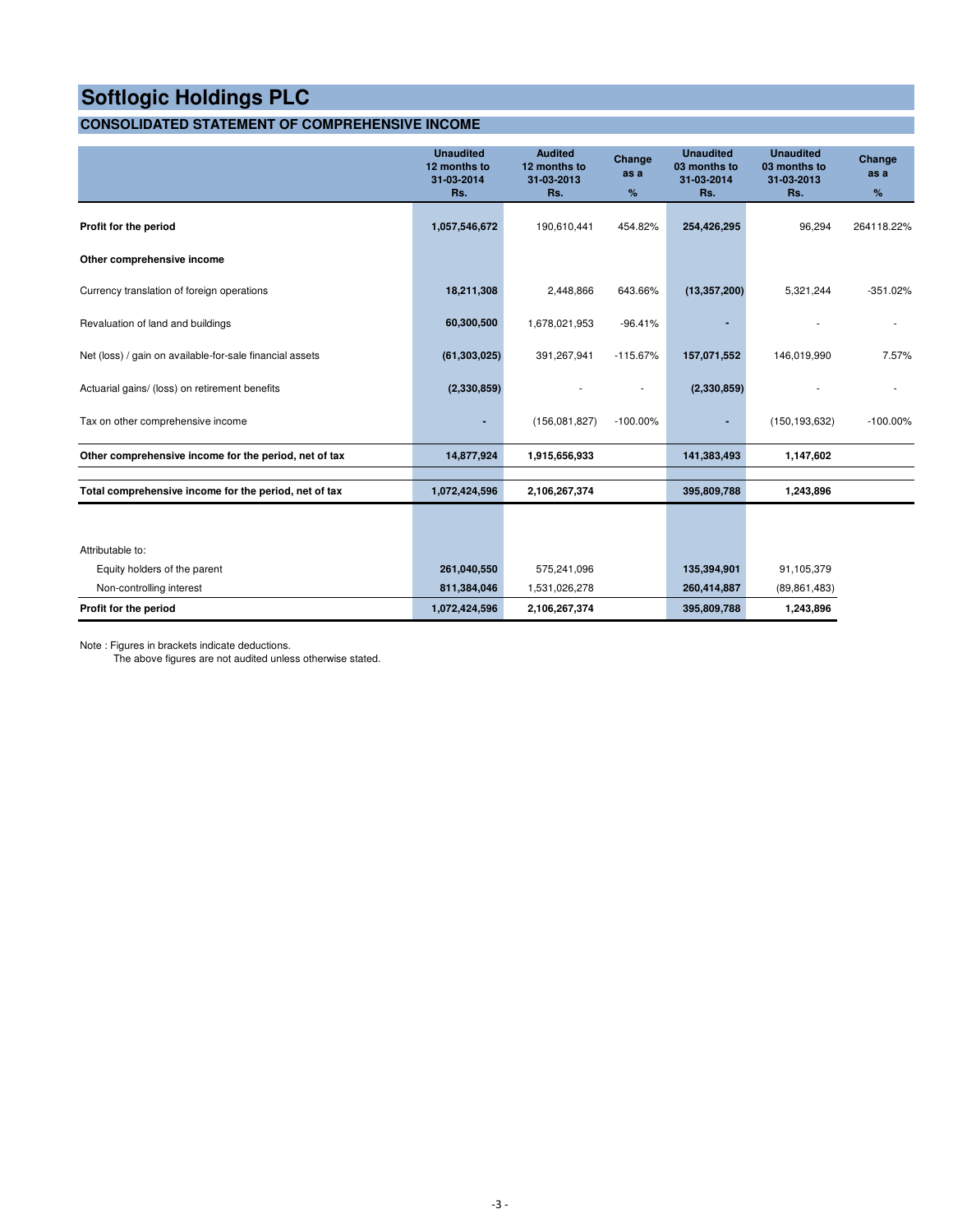## **STATEMENT OF FINANCIAL POSITION**

|                                                     |                   | <b>GROUP</b>      | <b>COMPANY</b>   |                |  |  |
|-----------------------------------------------------|-------------------|-------------------|------------------|----------------|--|--|
|                                                     | <b>Unaudited</b>  | Audited/restated  | <b>Unaudited</b> | <b>Audited</b> |  |  |
|                                                     | as at             | as at             | as at            | as at          |  |  |
| For the year ended 31 March                         | 2014<br>Rs.       | 2013<br>Rs.       | 2014<br>Rs.      | 2013           |  |  |
|                                                     |                   |                   |                  | Rs.            |  |  |
| <b>ASSETS</b><br><b>Non-current assets</b>          |                   |                   |                  |                |  |  |
| Property, plant and equipment                       | 17,250,858,933    | 14,608,652,574    | 150,435,134      | 138,556,963    |  |  |
| Lease rentals paid in advance                       | 153,312,175       | 154,349,111       |                  |                |  |  |
| Investment property                                 | 2,266,146,000     | 2,175,045,500     | 394,000,000      | 333,699,500    |  |  |
|                                                     | 7,466,950,104     |                   | 5,341,896        |                |  |  |
| Intangible assets<br>Investments in subsidiaries    |                   | 7,630,830,621     |                  | 8,269,143,002  |  |  |
| Investments in associates                           |                   |                   | 9,035,730,282    |                |  |  |
|                                                     | 27,410,635        | 43,064,248        | 12,559,884       | 861,989,404    |  |  |
| Other non current financial assets                  | 5,453,759,316     | 5,163,842,564     | 75,435,440       | 226,330,874    |  |  |
| Rental receivable on lease assets and hire purchase | 3,685,515,680     | 4,278,441,219     |                  |                |  |  |
| Other non current assets                            | 68,907,486        | 79,828,109        |                  |                |  |  |
| Deferred tax assets                                 | 303,143,057       | 230,672,828       |                  |                |  |  |
|                                                     | 36,676,003,386    | 34, 364, 726, 774 | 9,673,502,636    | 9,829,719,743  |  |  |
| <b>Current assets</b>                               |                   |                   |                  |                |  |  |
| Inventories                                         | 5,117,382,782     | 3,705,323,096     |                  |                |  |  |
| Trade and other receivables                         | 5,355,383,951     | 4,277,651,687     | 175,822,408      | 103,346,900    |  |  |
| Loans and advances                                  | 2,077,038,703     | 1,912,559,755     |                  |                |  |  |
| Rental receivable on lease assets and hire purchase | 4,679,374,429     | 2,986,756,466     |                  |                |  |  |
| Amounts due from related parties                    | 868,702           | 94,382,414        | 2,499,357,785    | 901,045,992    |  |  |
| Other current assets                                | 2,573,003,674     | 1,668,241,445     | 32,210,199       | 14,800,718     |  |  |
| Short term investments                              | 7,351,821,040     | 3,544,438,862     | 1,643,910,925    | 512,099,401    |  |  |
| Cash in hand and at bank                            | 1,488,634,369     | 1,323,124,987     | 279,766,916      | 104,332,677    |  |  |
|                                                     | 28,643,507,650    | 19,512,478,712    | 4,631,068,233    | 1,635,625,688  |  |  |
| <b>Total Assets</b>                                 | 65,319,511,036    | 53,877,205,486    | 14,304,570,869   | 11,465,345,431 |  |  |
|                                                     |                   |                   |                  |                |  |  |
| <b>EQUITY AND LIABILITIES</b>                       |                   |                   |                  |                |  |  |
| Equity attributable to equity holders of the parent |                   |                   |                  |                |  |  |
| Stated capital                                      | 5,089,000,000     | 5,089,000,000     | 5,089,000,000    | 5,089,000,000  |  |  |
| Revenue reserves                                    | 1,262,113,897     | 1,199,430,950     | 222,767,882      | 370,810,020    |  |  |
| Other components of equity                          | 467,394,600       | 1,062,275,245     | (978, 941)       | (2,749,371)    |  |  |
|                                                     |                   |                   |                  |                |  |  |
|                                                     | 6,818,508,497     | 7,350,706,195     | 5,310,788,941    | 5,457,060,649  |  |  |
| Non-controlling interest                            | 6,146,351,747     | 6,298,335,034     |                  |                |  |  |
|                                                     | 12,964,860,244    | 13,649,041,229    | 5,310,788,941    | 5,457,060,649  |  |  |
| <b>Non-current liabilities</b>                      |                   |                   |                  |                |  |  |
| Insurance contract liabilities                      | 4,382,014,235     | 3,218,377,437     |                  |                |  |  |
| Interest bearing borrowings                         | 13,998,048,190    | 9,555,794,761     | 3,223,629,661    | 1,747,689,927  |  |  |
| Public deposits                                     | 1,934,475,159     | 1,217,018,340     |                  |                |  |  |
| Deferred tax liabilities                            | 331,403,922       | 366,359,147       |                  |                |  |  |
| Employee benefit liabilities                        | 447,060,536       | 378,902,999       | 26,804,232       | 21,435,500     |  |  |
| Other deferred liabilities                          | 88,246,175        | 116,841,514       |                  |                |  |  |
| Other non current financial liabilities             |                   | 1,812,828,000     |                  | 906,414,000    |  |  |
|                                                     | 21, 181, 248, 217 | 16,666,122,198    | 3,250,433,893    | 2,675,539,427  |  |  |
| <b>Current liabilities</b>                          |                   |                   |                  |                |  |  |
| Trade and other payables                            | 5,665,943,543     | 3,894,506,259     | 8,516,150        | 15,072,075     |  |  |
| Amounts due to related parties                      | 14,450,340        | 22,020,839        | 902,053,870      | 1,295,466,270  |  |  |
| Income tax liabilities                              | 147,959,922       | 191,813,895       |                  |                |  |  |
| Short term borrowings                               | 11,585,961,068    | 7,710,575,994     | 3,921,121,063    | 947,436,149    |  |  |
| Current portion of interest bearing borrowings      | 3,338,070,421     | 2,846,653,852     | 675,317,150      | 613,856,649    |  |  |
| Other current liabilities                           | 549,784,887       | 232,460,475       | 180,951,710      | 24,340,844     |  |  |
| Public deposits                                     | 7,377,084,145     | 5,739,932,707     |                  |                |  |  |
| <b>Bank overdrafts</b>                              | 2,494,148,249     | 2,924,078,038     | 55,388,092       | 436,573,368    |  |  |
|                                                     | 31,173,402,575    | 23,562,042,059    | 5,743,348,035    | 3,332,745,355  |  |  |
| <b>Total equity and liabilities</b>                 | 65,319,511,036    | 53,877,205,486    | 14,304,570,869   | 11,465,345,431 |  |  |

Note : Figures in brackets indicate deductions. The above figures are not audited unless otherwise stated.

I certify that the financial statements comply with the requirements of the Companies Act No. 7 of 2007.

# **-sgd-**Chief Financial Controller

The Board of directors is responsible for the preparation and presentation of these financial statements.

 **-sgd- -sgd-**Director Director

02 June 2014 Colombo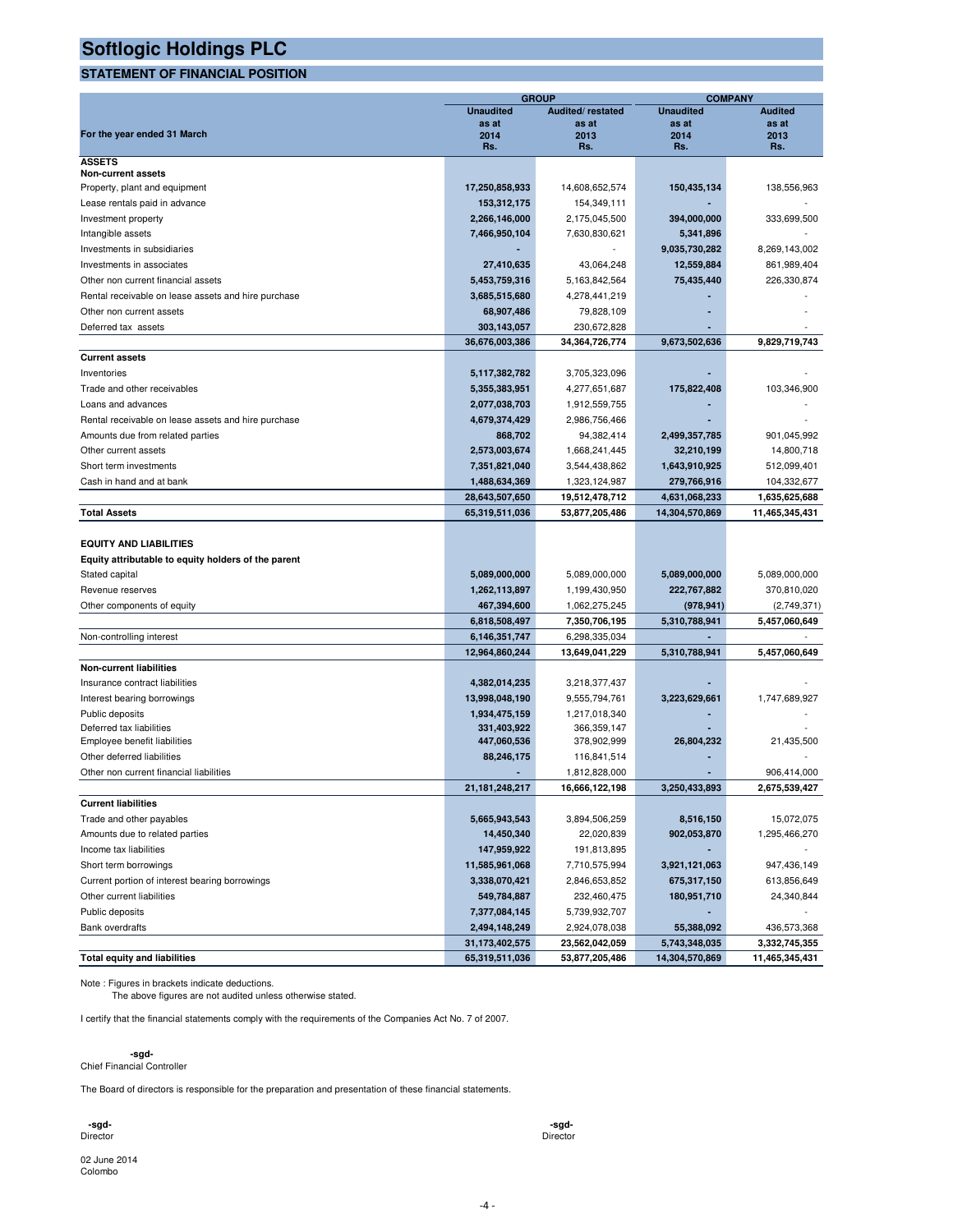# **CASH FLOW STATEMENT**

|                                                                                 |                  | <b>GROUP</b>                       | <b>COMPANY</b>     |                 |  |  |  |
|---------------------------------------------------------------------------------|------------------|------------------------------------|--------------------|-----------------|--|--|--|
|                                                                                 | <b>Unaudited</b> | <b>Audited</b>                     | <b>Unaudited</b>   | <b>Audited</b>  |  |  |  |
|                                                                                 | 12 months to     | 12 months to                       | 12 months to       | 12 months to    |  |  |  |
|                                                                                 | 31-03-2014       | 31-03-2013                         | 31-03-2014         | 31-03-2013      |  |  |  |
|                                                                                 | Rs.              | Rs.                                | Rs.                | Rs.             |  |  |  |
|                                                                                 |                  |                                    |                    |                 |  |  |  |
| <b>CASH FLOWS FROM OPERATING ACTIVITIES</b>                                     |                  |                                    |                    |                 |  |  |  |
| Profit before tax                                                               | 1,309,999,113    | 484,243,569                        | (27, 297, 138)     | 348,228,778     |  |  |  |
| <b>Adjustments for:</b>                                                         |                  |                                    |                    |                 |  |  |  |
| Finance income                                                                  | (755, 387, 018)  | (580, 502, 165)                    | (353, 712, 620)    | (255, 175, 695) |  |  |  |
| Dividend income                                                                 | (146, 289, 554)  | (145,007,524)                      | (403, 985, 123)    | (360, 652, 382) |  |  |  |
| Finance costs                                                                   | 2,764,713,408    | 2,754,633,185                      | 986,999,050        | 709,435,645     |  |  |  |
| Change in fair value of investment property                                     | (91, 100, 500)   | (61, 309, 000)                     | (60, 300, 500)     |                 |  |  |  |
| (Appreciation)/ depreciation in market value of quoted shares                   | (270, 658, 621)  | (99, 946, 285)                     | (656, 523)         | (872, 857)      |  |  |  |
| Share of results of associates                                                  | (12,850,650)     | (20, 823, 707)                     |                    |                 |  |  |  |
| Gratuity provision and related costs                                            | 106,084,050      | 81,842,123                         | 6,704,232          | 8,508,006       |  |  |  |
| Provision for impairment of receivables                                         |                  | (1,037,876)                        |                    | 11,601,478      |  |  |  |
| Depreciation of property, plant and equipment                                   | 906,708,149      | 824,136,261                        | 25,342,420         | 25,785,838      |  |  |  |
| Profit on sale of property, plant and equipment                                 | (34, 751, 196)   | (85, 286, 164)                     | (16,622,339)       | (60, 320, 550)  |  |  |  |
| Profit on sale of investments                                                   | (280, 230, 823)  | (86, 159, 406)                     | (56, 984, 480)     | (337, 263, 068) |  |  |  |
| Profit on disposal of subsidiary                                                |                  | (16, 476, 268)                     |                    |                 |  |  |  |
| Profit on partial de-recognition of interest in subsidiary                      | (28, 792, 361)   |                                    |                    |                 |  |  |  |
|                                                                                 |                  |                                    |                    |                 |  |  |  |
| Unrealised (gain)/loss on foreign exchange                                      | 31,401,653       | (21, 520, 441)                     |                    |                 |  |  |  |
| Amortisation / impairment of intangible assets                                  | 203,462,136      | 194,546,170                        | 2,221,133          |                 |  |  |  |
| Amortisation of prepaid lease rentals                                           | 1,036,936        | 1,036,933                          |                    |                 |  |  |  |
| Impairment & derecognition of property, plant & equipment                       |                  | 487,826                            |                    |                 |  |  |  |
| Profit before working capital changes                                           | 3,703,344,722    | 3,222,857,231                      | 101,708,112        | 89,275,193      |  |  |  |
| (Increase) / decrease in inventories                                            | (1,412,059,686)  | (225, 165, 421)                    |                    |                 |  |  |  |
| (Increase) / decrease in trade and other receivable                             | (1,077,732,264)  | (829, 605, 355)                    | (72, 475, 508)     | (37,588,735)    |  |  |  |
|                                                                                 |                  |                                    |                    |                 |  |  |  |
| (Increase) / decrease in loans and advances                                     | (921, 427, 500)  | (598, 297, 098)<br>(1,204,089,991) |                    |                 |  |  |  |
| (Increase) / decrease in investments in lease and hire purchase                 | (1,099,692,424)  |                                    |                    |                 |  |  |  |
| (Increase) / decrease in other current assets                                   | (904, 762, 229)  | (660, 411, 236)                    | (17, 409, 481)     | 10,033          |  |  |  |
| (Increase) / decrease in amount due from related parties                        | 93,513,712       | (82, 292, 355)                     | (2,049,211,793)    | 266,505,459     |  |  |  |
| Increase / (decrease) in trade and other payables                               | 1,771,437,284    | 1,269,419,053                      | (6, 555, 925)      | 5,045,179       |  |  |  |
| Increase / (decrease) in amount due to related parties                          | (7,570,499)      | (11, 570, 532)                     | (393, 412, 400)    | 1,009,314,590   |  |  |  |
| Increase / (decrease) in other current liabilities                              | 317,324,412      | 39,890,727                         | 156,610,866        | 11,393,738      |  |  |  |
| Increase / (decrease) in public deposits                                        | 2,354,608,257    | 2,495,100,921                      |                    |                 |  |  |  |
| Increase / (decrease) in deferred income                                        | (28, 595, 339)   | 37,478,774                         |                    |                 |  |  |  |
| Increase / (decrease) in Insurance provision                                    | 1,163,636,798    | 792,753,277                        |                    |                 |  |  |  |
| Cash generated from / (used in) operations                                      | 3,952,025,244    | 4,246,067,995                      | (2, 280, 746, 129) | 1,343,955,457   |  |  |  |
|                                                                                 |                  |                                    |                    |                 |  |  |  |
| Finance income received                                                         | 755,387,018      | 580,502,165                        | 353,712,620        | 255,175,695     |  |  |  |
| Finance expenses paid                                                           | (2,796,115,061)  | (2,733,010,156)                    | (986, 999, 050)    | (709, 435, 645) |  |  |  |
| Dividend received                                                               | 27,000,000       | 19,800,000                         | 403,985,123        | 360,652,382     |  |  |  |
| Tax paid                                                                        | (400, 755, 830)  | (290, 725, 490)                    |                    | (2,228,444)     |  |  |  |
| Gratuity paid/ transfers                                                        | (37,766,487)     | (29, 462, 851)                     | (1, 335, 500)      | (760, 780)      |  |  |  |
| Net cash flow from / (used in) operating activities                             | 1,499,774,884    | 1,793,171,663                      | (2,511,382,936)    | 1,247,358,665   |  |  |  |
|                                                                                 |                  |                                    |                    |                 |  |  |  |
| CASH FLOWS FROM /(USED IN) INVESTING ACTIVITIES                                 |                  |                                    |                    |                 |  |  |  |
| Purchase and construction of property, plant and equipment                      | (3,510,701,742)  | (2,258,470,611)                    | (14, 782, 876)     | (17,003,802)    |  |  |  |
| Addition to investment property                                                 |                  |                                    |                    | (207, 999, 500) |  |  |  |
| Addition to intangible assets                                                   | (305, 766, 803)  | (8,381,405)                        | (7, 563, 029)      |                 |  |  |  |
| (Increase)/ decrease in other non current assets                                | 10,920,623       | (69, 647, 329)                     |                    |                 |  |  |  |
| (Purchase) / disposal of short term investments (net)                           | (1,902,568,823)  | 246,632,160                        | 507,224,211        | (184, 490, 600) |  |  |  |
| Dividends Received                                                              | 146,289,554      | 145,007,524                        |                    |                 |  |  |  |
| (Purchase) / disposal of other non current financial assets                     | 434,892,652      | (1,603,699,653)                    | 27,665,864         | 448,739,245     |  |  |  |
| Increase in interest in associate                                               |                  |                                    |                    | (14,788,004)    |  |  |  |
| Increase in interest in subsidiaries                                            |                  |                                    | (315, 687, 280)    | (2,873,468,038) |  |  |  |
| Acquisition of associate                                                        |                  | (1,250,000)                        |                    | (1,250,000)     |  |  |  |
| Acquisition of business, net of cash acquired (A)                               |                  | (183,980,447)                      |                    |                 |  |  |  |
| Disposal of subsidiary                                                          |                  | 28,899,922                         |                    |                 |  |  |  |
| Proceeds from sale of property, plant and equipment and intangible assets       | 96,056,484       | 129,297,796                        | 24,095,340         | 68,332,566      |  |  |  |
| Net cash flow used in investing activities                                      | (5,030,878,055)  | (3,575,592,043)                    | 220,952,230        | (2,781,928,133) |  |  |  |
|                                                                                 |                  |                                    |                    |                 |  |  |  |
|                                                                                 |                  |                                    |                    |                 |  |  |  |
| CASH FLOWS FROM / (USED IN) FINANCING ACTIVITIES                                |                  |                                    |                    |                 |  |  |  |
| Dividend paid to non controlling interest                                       | (613, 590, 164)  | (437, 113, 099)                    |                    |                 |  |  |  |
| Proceeds from shareholders with non-controlling interest, on issue of rights in |                  |                                    |                    |                 |  |  |  |
| subsidiaries                                                                    |                  | 495,836,726                        |                    |                 |  |  |  |
| Proceeds from long term borrowings                                              | 7,481,762,840    | 6,615,163,253                      | 2,000,000,000      | 1,980,633,593   |  |  |  |
| (Increase) / decrease of controlling interest                                   | (2,529,972,054)  | 650,407,082                        |                    |                 |  |  |  |
| Repayment of long term borrowings                                               | (3,395,587,491)  | (7,527,608,082)                    | (492, 510, 478)    | (1,933,546,255) |  |  |  |
|                                                                                 |                  |                                    |                    |                 |  |  |  |
| Proceeds from / (repayment of) short term borrowings (net)                      | 4,624,785,074    | 86,371,304                         | 2,973,684,912      | 672,082,659     |  |  |  |
| Proceeds from other borrowings                                                  |                  | 1,812,828,000                      |                    | 904,414,000     |  |  |  |
| Direct cost on issue of shares                                                  | (3,073,140)      | (83,981,116)                       |                    |                 |  |  |  |
| Dividend paid to equity holders of parent                                       | (120, 033, 286)  | (233,700,000)                      | (120,745,000)      | (233,700,000)   |  |  |  |
| Net cash flow from financing activities                                         | 5,444,291,779    | 1,378,204,068                      | 4,360,429,434      | 1,389,883,997   |  |  |  |
|                                                                                 |                  |                                    |                    |                 |  |  |  |
| NET INCREASE / (DECREASE) IN CASH AND CASH EQUIVALENTS                          | 1,913,188,608    | (404, 216, 312)                    | 2,069,998,728      | (144, 685, 471) |  |  |  |
| CASH AND CASH EQUIVALENTS AT THE BEGINNING                                      | (312, 393, 037)  | 91,876,892                         | (332, 240, 691)    | (187, 555, 220) |  |  |  |
| Effect of exchange rate changes                                                 | (220, 073)       | (53, 617)                          |                    |                 |  |  |  |
| CASH AND CASH EQUIVALENTS AT THE END                                            | 1,600,575,498    | (312, 393, 037)                    | 1,737,758,037      | (332, 240, 691) |  |  |  |
|                                                                                 |                  |                                    |                    |                 |  |  |  |
| ANALYSIS OF CASH AND CASH EQUIVALENTS                                           |                  |                                    |                    |                 |  |  |  |
|                                                                                 |                  |                                    |                    |                 |  |  |  |
| <b>Favourable balances</b>                                                      |                  |                                    |                    |                 |  |  |  |
| Cash in hand and at bank                                                        | 1,488,634,369    | 1,323,124,987                      | 279,766,916        | 104,332,677     |  |  |  |
| Short term investments                                                          | 2,606,089,378    | 1,288,560,014                      | 1,513,379,213      |                 |  |  |  |
| Unfavourable balances                                                           |                  |                                    |                    |                 |  |  |  |
| <b>Bank overdrafts</b>                                                          | (2,494,148,249)  | (2,924,078,038)                    | (55,388,092)       | (436, 573, 368) |  |  |  |
| Cash and cash equivalents                                                       | 1,600,575,498    | (312, 393, 037)                    | 1,737,758,037      | (332, 240, 691) |  |  |  |

Note : Figures in brackets indicate deductions. The above figures are not audited unless otherwise stated.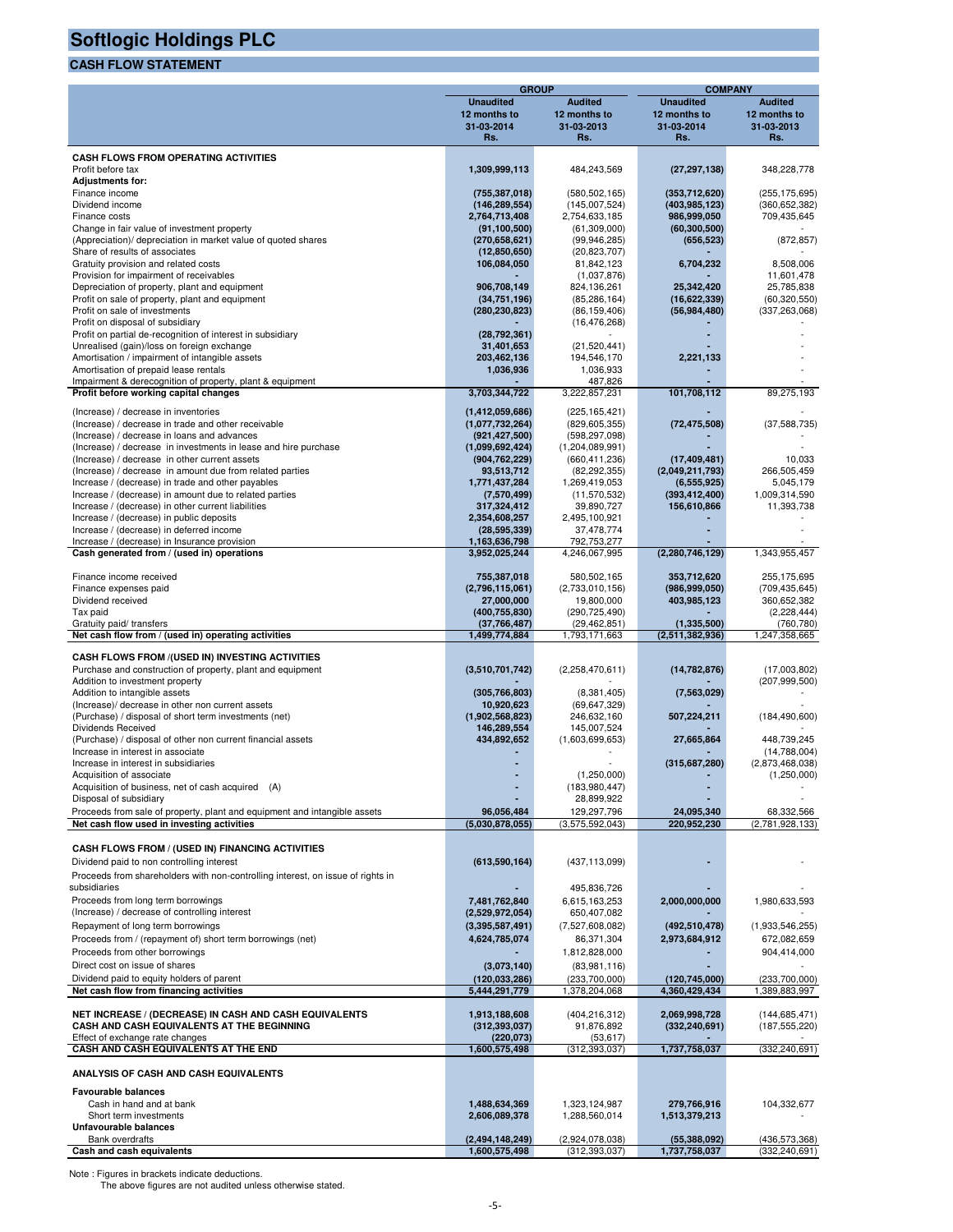## **CASH FLOW STATEMENT**

**ACQUSITION OF SUBSIDIARIES**<br>Softlogic Capital PLC, which is a 54.15% owned subsidiary of Softlogic Holding PLC acquired 100% stake in Stockbrokers (Pvt) Ltd<br>(Previously known as Arrenga Capital (Pvt) Ltd as at 01 April 20

The acquisition had the following effect on the Groups' assets and liabilities

|                                                                                                    |                                                       | <b>GROUP</b>                                        |
|----------------------------------------------------------------------------------------------------|-------------------------------------------------------|-----------------------------------------------------|
|                                                                                                    | <b>Unaudited</b><br>12 months to<br>31-03-2014<br>Rs. | <b>Audited</b><br>12 months to<br>31-03-2013<br>Rs. |
| Acquisition of Softlogic Stockbrokers (Pvt) Ltd [Previously known as Arrenga<br>Capital (Pvt) Ltd] |                                                       |                                                     |
| Property, Plant and Equipment                                                                      |                                                       | 12,912,457                                          |
| Intangible Assets                                                                                  |                                                       | 27,775,137                                          |
| Deposits with Colombo Stock Exchange                                                               |                                                       | 3.500.000                                           |
| Trade and Other Receivables                                                                        |                                                       | 55,663,157                                          |
| Prepayments                                                                                        |                                                       | 183.940                                             |
| Cash and Bank Balance                                                                              |                                                       | 18,619,495                                          |
| Deferred Tax Liability                                                                             |                                                       | (785, 210)                                          |
| Retirement Benefit Obligation                                                                      |                                                       | (876, 799)                                          |
| <b>Trade and Other Payables</b>                                                                    |                                                       | (34.919.284)                                        |
| Income Tax Payable                                                                                 |                                                       | (908, 860)                                          |
| <b>Bank Overdraft</b>                                                                              |                                                       | (2,899,942)                                         |
| Net Identifiable assets and liabilities                                                            |                                                       | 78.264.091                                          |
| Non Controlling Interest holding                                                                   |                                                       | (35,884,653)                                        |
| Goodwill/ (negative goodwill) acquired/ loss on disposal                                           |                                                       | 65,756,665                                          |
|                                                                                                    |                                                       | 108,136,104                                         |
| Investment by Non Controlling Interest                                                             |                                                       | 91,563,896                                          |
|                                                                                                    |                                                       | 199.700.000                                         |
| Total purchase price paid                                                                          |                                                       |                                                     |
| Cash Consideration                                                                                 |                                                       | 199,700,000                                         |
| Cash at Bank and in hand acquired                                                                  |                                                       | (15,719,553)                                        |
|                                                                                                    |                                                       | 183,980,447                                         |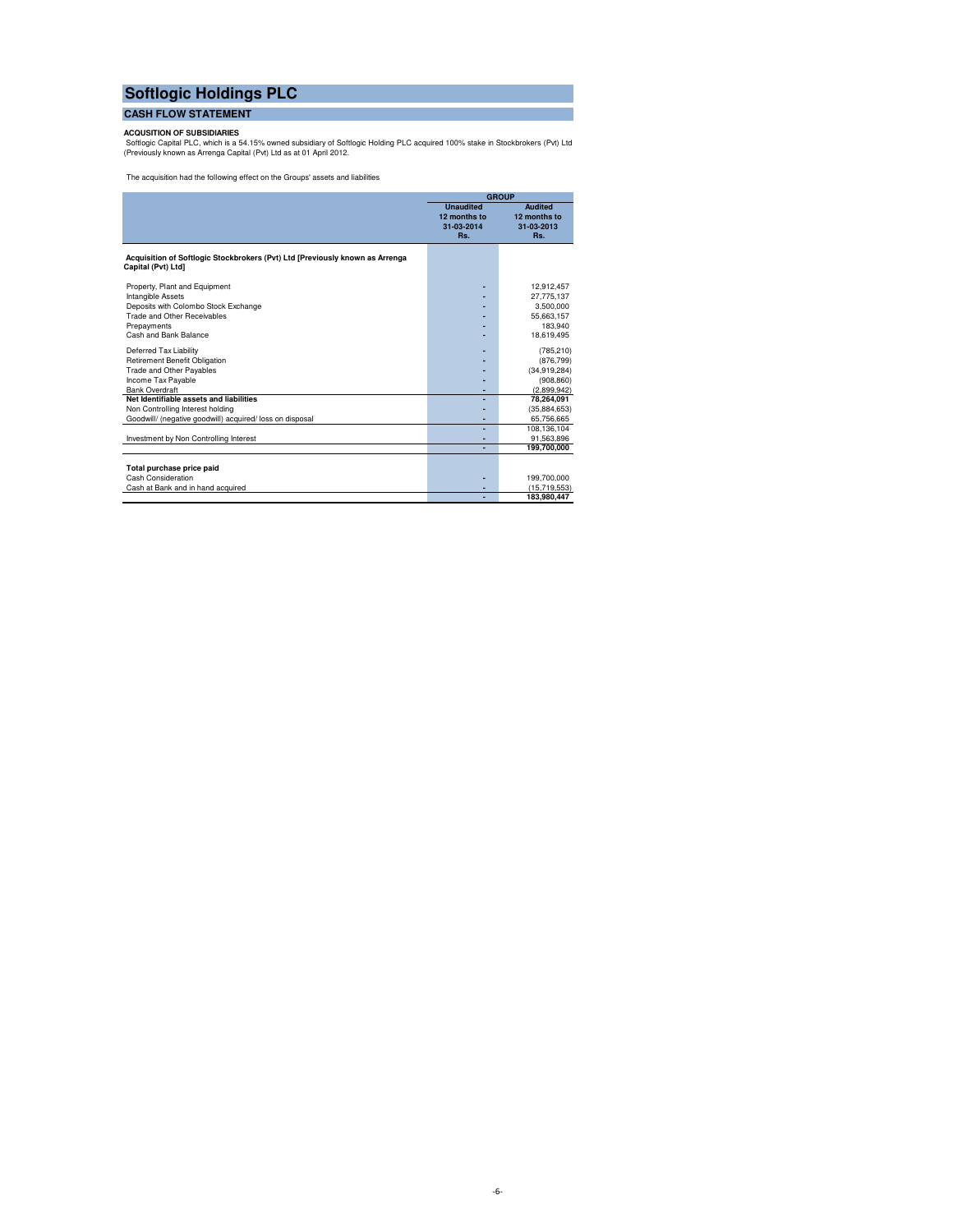**STATEMENT OF CHANGES IN EQUITY** 

**GROUP**

|                                                                                                                                                                                                                                                                           |                          |                                  |                                  | Attributable to equity holders of parent  |                                          |                                  |                                 |                                                                                                 |                                                                   |                                                  |                                                                                       |
|---------------------------------------------------------------------------------------------------------------------------------------------------------------------------------------------------------------------------------------------------------------------------|--------------------------|----------------------------------|----------------------------------|-------------------------------------------|------------------------------------------|----------------------------------|---------------------------------|-------------------------------------------------------------------------------------------------|-------------------------------------------------------------------|--------------------------------------------------|---------------------------------------------------------------------------------------|
| In Rs.                                                                                                                                                                                                                                                                    | <b>Stated</b><br>capital | <b>Treasury</b><br><b>Shares</b> | <b>Revaluation reserve</b>       | <b>Exchange</b><br>translation<br>reserve | <b>Available for</b><br>sale reserve     | <b>Statutory</b><br>reserve fund | Other<br>reserves -<br>restated | <b>Revenue</b><br>reserve -<br>restated                                                         | <b>Total</b>                                                      | Non-controlling<br>interest                      | <b>Total</b><br>equity                                                                |
| As at 1 April 2012<br>Tax adjustment previous year - associate<br>Changes in holdings of subsidiary companies                                                                                                                                                             | 5,089,000,000            |                                  | 705,136,747                      | (96, 334, 476)                            | (38, 507, 190)                           | 255,850,552                      | (129, 341, 654)                 | 1,287,030,750<br>(15,616,650)<br>129,341,654                                                    | 7,202,176,384<br>(15,616,650)                                     | 4,110,003,320                                    | 11,312,179,704<br>(15,616,650)                                                        |
| As at 1 April 2012 - restated                                                                                                                                                                                                                                             | 5,089,000,000            |                                  | 705,136,747                      | (96, 334, 476)                            | (38,507,190)                             | 255,850,552                      | (129, 341, 654)                 | 1,400,755,754                                                                                   | 7,186,559,734                                                     | 4,110,003,320                                    | 11,296,563,054                                                                        |
| Profit for the period<br>Other comprehensive income<br>Total comprehensive income                                                                                                                                                                                         | $\overline{\phantom{a}}$ |                                  | ×.<br>632,187,145<br>632,187,145 | 2,448,866<br>2,448,866                    | 278,971,048<br>278,971,048               |                                  | $\sim$                          | (338, 365, 963)<br>. —<br>(338, 365, 963)                                                       | (338, 365, 963)<br>913,607,059<br>575,241,096                     | 528,976,404<br>1,002,049,874<br>1,531,026,278    | 190,610,441<br>1,915,656,933<br>2,106,267,374                                         |
| Direct cost on issue of shares<br>Transfer to reserve fund<br>Allocation for Life Solvency<br>Treasury shares purchased during the period<br>Acquisitions, disposals and changes in holding -restated<br>Dividend paid<br>Subsidiary dividend to non-controlling interest |                          | (47, 753, 697)                   |                                  |                                           | $\mathbf{r}$<br>$\overline{\phantom{a}}$ | 56,940,038<br>(225,000,000)      | (332, 322, 134)                 | (53,054,220)<br>(56,940,038)<br>225,000,000<br>$\sim$<br>255,735,417<br>(233,700,000)<br>$\sim$ | (53,054,220)<br>(47, 753, 697)<br>(76, 586, 717)<br>(233,700,000) | (30,926,896)<br>1,125,345,430<br>(437, 113, 098) | (83,981,116)<br>(47, 753, 697)<br>1,048,758,713<br>(233,700,000)<br>(437, 113, 098)   |
| As at 31 March 2013 - restated                                                                                                                                                                                                                                            | 5,089,000,000            | (47, 753, 697)                   | 1,337,323,892                    | (93,885,610)                              | 240,463,858                              | 87,790,590                       | (461, 663, 788)                 | 1,199,430,950                                                                                   | 7,350,706,196                                                     | 6,298,335,034                                    | 13,649,041,230                                                                        |
| Profit for the period<br>Other comprehensive income<br>Total comprehensive income                                                                                                                                                                                         | $\overline{\phantom{a}}$ | $\sim$                           | 60,300,500<br>60,300,500         | 18.211.308<br>18,211,308                  | (64, 571, 535)<br>(64, 571, 535)         | . .                              | $\sim$<br>$\sim$                | 248,850,839<br>(1,750,562)<br>247,100,277                                                       | 248,850,839<br>12,189,711<br>261,040,550                          | 808,695,833<br>2,688,213<br>811,384,046          | 1,057,546,672<br>14,877,924<br>1,072,424,596                                          |
| Direct cost on issue of shares<br>Treasury shares purchased during the period<br>Transfer to reserve fund<br>Additions, disposals and changes in holding<br>Dividend paid<br>Subsidiary dividend to non-controlling interest                                              |                          | (8, 167, 488)                    |                                  |                                           |                                          | 61,310,904                       | (661, 964, 334)                 | (3,073,140)<br>(61, 310, 904)<br>$\sim$<br>(120.033.286)                                        | (3,073,140)<br>(8, 167, 488)<br>(661, 964, 334)<br>(120.033.286)  | (349, 777, 169)<br>(613, 590, 164)               | (3,073,140)<br>(8, 167, 488)<br>(1,011,741,503)<br>(120, 033, 286)<br>(613, 590, 164) |
| As at 31 March 2014                                                                                                                                                                                                                                                       | 5.089.000.000            | (55, 921, 185)                   | 1,397,624,392                    | (75, 674, 302)                            | 175,892,323                              | 149.101.494                      | (1, 123, 628, 122)              | 1.262.113.897                                                                                   | 6.818.508.498                                                     | 6,146,351,747                                    | 12,964,860,245                                                                        |

#### **COMPANY**

| In Rs.                                                   | <b>Stated</b><br>capital         | <b>Available for</b><br>sale reserve | <b>Revenue</b><br>reserve | <b>Total</b><br>equity          |
|----------------------------------------------------------|----------------------------------|--------------------------------------|---------------------------|---------------------------------|
| As at 1 April 2012                                       | 5,089,000,000                    | 442,818,842                          | 256,720,117               | 5,788,538,959                   |
| Profit for the period                                    | $\blacksquare$                   |                                      | 347.789.903               | 347.789.903                     |
| Other comprehensive income<br>Total comprehensive income | ٠<br>٠                           | (445, 568, 213)<br>(445, 568, 213)   | 347,789,903               | (445,568,213)<br>(97, 778, 310) |
| Dividend paid                                            | $\blacksquare$                   | ٠                                    | (233,700,000)             | (233,700,000)                   |
| As at 31 March 2013                                      | 5,089,000,000                    | (2,749,371)                          | 370,810,020               | 5,457,060,649                   |
| Profit for the period<br>Other comprehensive income      | $\blacksquare$<br>$\blacksquare$ | 1,770,430                            | (27, 297, 138)            | (27, 297, 138)<br>1,770,430     |
| Total comprehensive income                               | ٠                                | 1,770,430                            | (27, 297, 138)            | (25, 526, 708)                  |
| Dividend paid                                            | ٠                                | ٠                                    | (120, 745, 000)           | (120, 745, 000)                 |
| As at 31 March 2014                                      | 5,089,000,000                    | (978, 941)                           | 222,767,882               | 5,310,788,941                   |

Note : Figures in brackets indicate deductions. The above figures are not audited unless otherwise stated.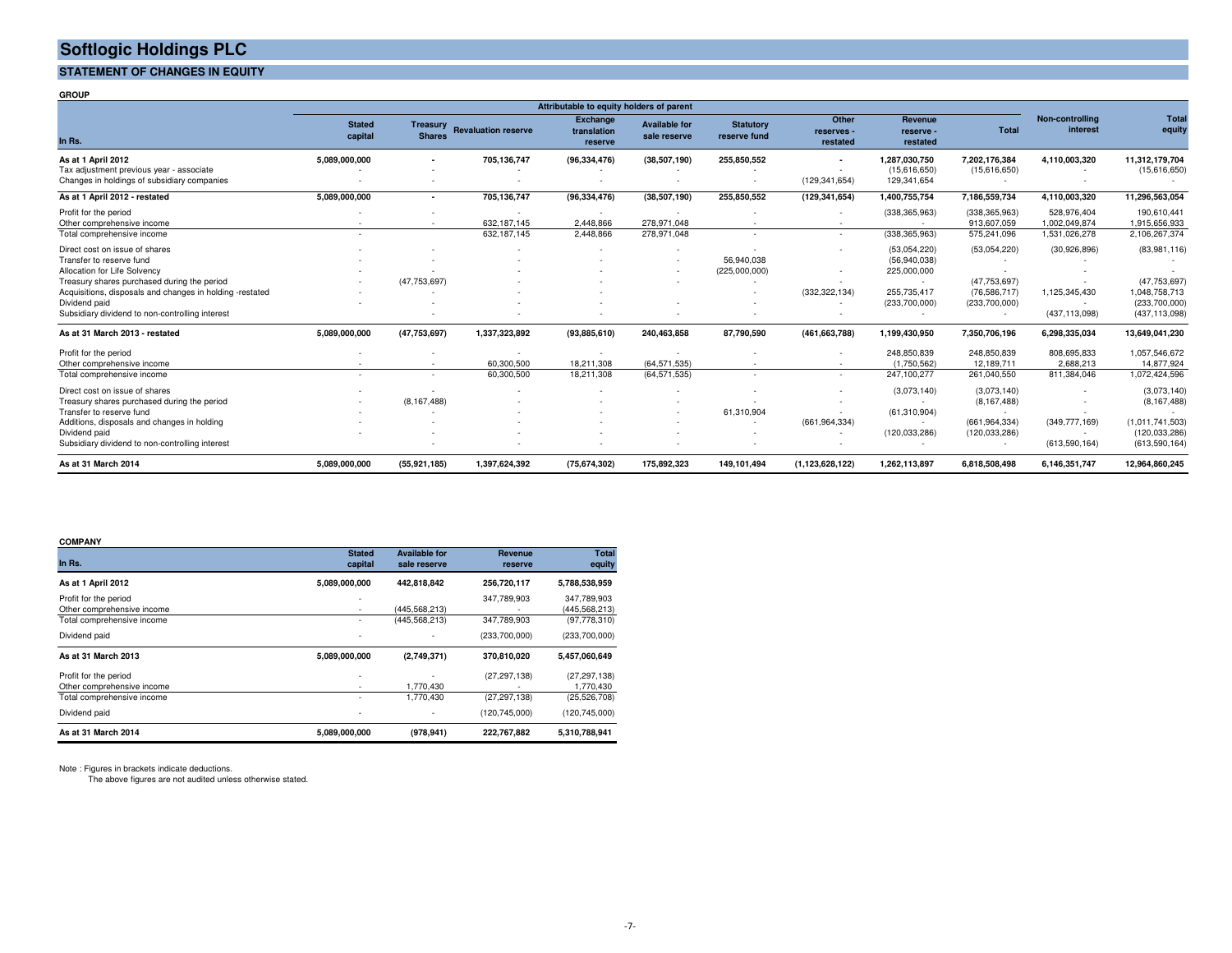# **INCOME STATEMENT**

|                                             | <b>Unaudited</b><br>12 months to<br>31-03-2014<br>Rs. | <b>Audited</b><br>12 months to<br>31-03-2013<br>Rs. | Change<br>as a<br>%      | <b>Unaudited</b><br>03 months to<br>31-03-2014<br>Rs. | <b>Unaudited</b><br>03 months to<br>31-03-2013<br>Rs. | Change<br>as a<br>$\%$ |
|---------------------------------------------|-------------------------------------------------------|-----------------------------------------------------|--------------------------|-------------------------------------------------------|-------------------------------------------------------|------------------------|
| Revenue                                     | 360,354,590                                           | 280,764,425                                         | 28.35%                   | 87,963,115                                            | 68,135,450                                            | 29.10%                 |
| Cost of sales                               | (90, 542, 915)                                        | (75,078,810)                                        | 20.60%                   | (20, 262, 358)                                        | (11,501,733)                                          | 76.17%                 |
| <b>Gross profit</b>                         | 269,811,675                                           | 205,685,615                                         | 31.18%                   | 67,700,757                                            | 56,633,717                                            | 19.54%                 |
| Dividend income                             | 403,985,123                                           | 358,107,954                                         | 12.81%                   | 373,384,068                                           | 337,397,805                                           | 10.67%                 |
| Other operating income                      | 89,677,861                                            | 403,611,206                                         | $-77.78%$                | 67,965,919                                            | 15,105,888                                            | 349.93%                |
| Administrative expenses                     | (218, 442, 390)                                       | (168, 333, 332)                                     | 29.77%                   | (49,773,691)                                          | (47,809,398)                                          | 4.11%                  |
| <b>Results from Operating Activities</b>    | 545,032,269                                           | 799,071,443                                         | $-31.79%$                | 459,277,053                                           | 361,328,012                                           | 27.11%                 |
| Finance income                              | 354,369,143                                           | 258,592,980                                         | 37.04%                   | 104,285,142                                           | 83,888,944                                            | 24.31%                 |
| Finance expenses                            | (986, 999, 050)                                       | (709, 435, 645)                                     | 39.12%                   | (293, 038, 770)                                       | (203, 687, 293)                                       | 43.87%                 |
| <b>Net Finance Cost</b>                     | (632, 629, 907)                                       | (450, 842, 665)                                     | 40.32%                   | (188, 753, 628)                                       | (119, 798, 349)                                       | 57.56%                 |
| Change in fair value of investment property | 60,300,500                                            |                                                     |                          |                                                       |                                                       |                        |
| Profit/ (loss) before tax                   | (27, 297, 138)                                        | 348,228,778                                         | $-107.84%$               | 270,523,425                                           | 241,529,663                                           | 12.00%                 |
| Tax expense                                 |                                                       | (438, 875)                                          | $\overline{\phantom{a}}$ |                                                       | (438, 875)                                            |                        |
| Profit/ (loss) for the Period               | (27, 297, 138)                                        | 347,789,903                                         | $-107.85%$               | 270,523,425                                           | 241,090,788                                           | 12.21%                 |

# **Softlogic Holdings PLC**

# **STATEMENT OF COMPREHENSIVE INCOME**

|                                                          | <b>Unaudited</b><br>12 months to<br>31-03-2014<br>Rs. | <b>Audited</b><br>12 months to<br>31-03-2013<br>Rs. | Change<br>as a<br>$\%$ | <b>Unaudited</b><br>03 months to<br>31-03-2014<br>Rs. | <b>Unaudited</b><br>03 months to<br>31-03-2013<br>Rs. | Change<br>as a<br>% |
|----------------------------------------------------------|-------------------------------------------------------|-----------------------------------------------------|------------------------|-------------------------------------------------------|-------------------------------------------------------|---------------------|
| Profit/ (loss) for the Period                            | (27, 297, 138)                                        | 347,789,903                                         | -107.85%               | 270,523,425                                           | 241,090,788                                           | 12.21%              |
| Other comprehensive income                               |                                                       |                                                     |                        |                                                       |                                                       |                     |
| Net (loss) / gain on available-for-sale financial assets | 1,770,430                                             | (445, 568, 213)                                     | $-100.40\%$            | 2,377,462                                             | 269.755                                               | 781.34%             |
| Other comprehensive income for the period, net of tax    | 1,770,430                                             | (445, 568, 213)                                     | -100.40%               | 2,377,462                                             | 269,755                                               | 781.34%             |
|                                                          |                                                       |                                                     |                        |                                                       |                                                       |                     |
| Total comprehensive income for the period, net of tax    | (25, 526, 708)                                        | (97, 778, 310)                                      | $-73.89\%$             | 272,900,887                                           | 241,360,543                                           | 13.07%              |

Note : Figures in brackets indicate deductions.

The above figures are not audited unless otherwise stated.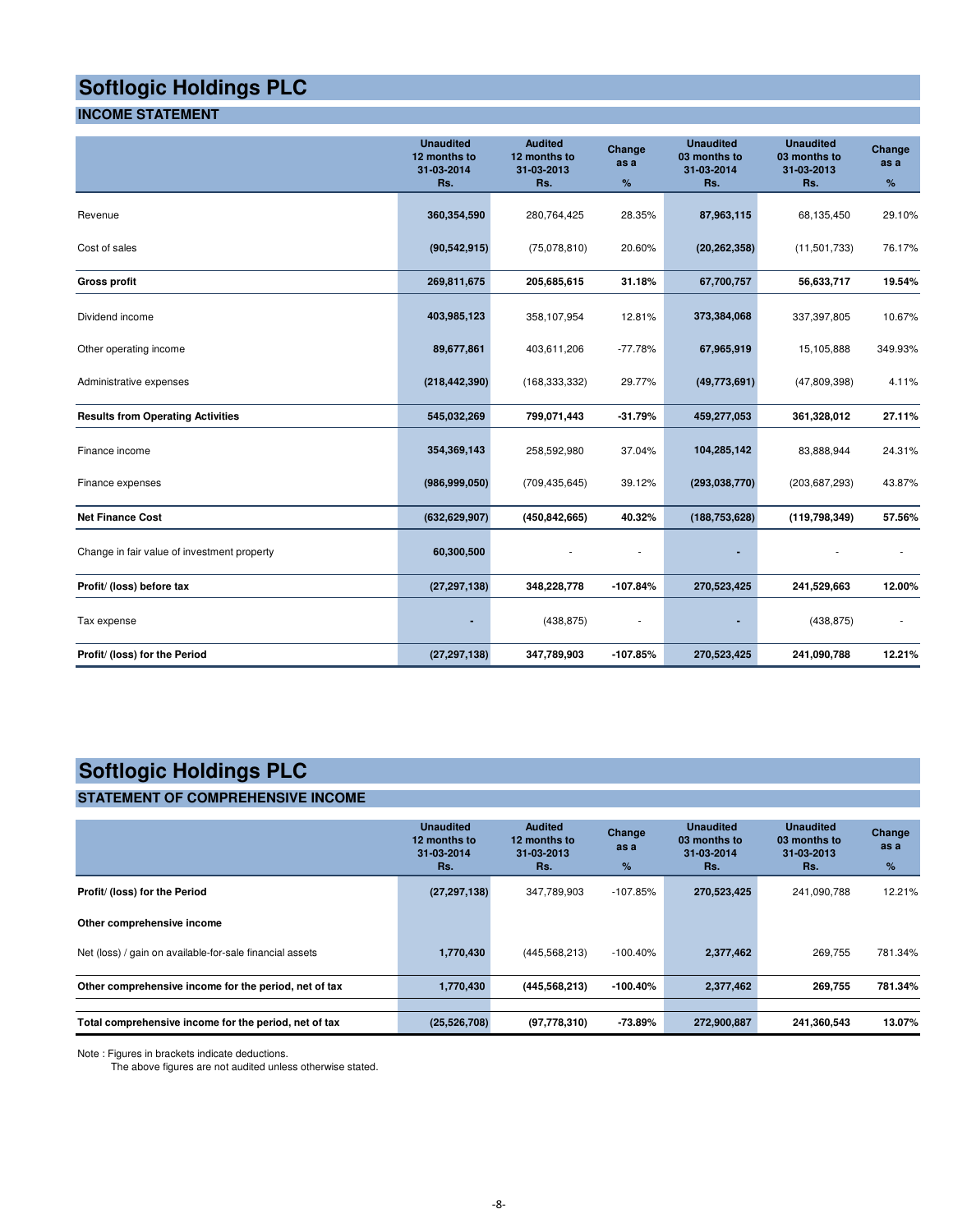**NOTES TO THE FINANCIAL STATEMENTS**

| <b>REVENUE AND PROFIT</b>                         | <b>Information Technology</b> |                 | Leisure        |                | Retail             |                 |              | <b>Automobiles</b><br><b>Financial Services</b> |                 |                 | <b>Healthcare Services</b><br>Others |                 |                 |                 |  |                 | Group           |  |
|---------------------------------------------------|-------------------------------|-----------------|----------------|----------------|--------------------|-----------------|--------------|-------------------------------------------------|-----------------|-----------------|--------------------------------------|-----------------|-----------------|-----------------|--|-----------------|-----------------|--|
| For the year ended 31 March                       | 2014                          | 2013            | 2014           | 2013           | 2014               | 2013            | 2014         | 2013                                            | 2014            | 2013            | 2014                                 | 2013            | 2014            | 2013            |  | 2014            | 2013            |  |
| Revenue                                           |                               |                 |                |                |                    |                 |              |                                                 |                 |                 |                                      |                 |                 |                 |  |                 |                 |  |
| Total revenue                                     | 6.400.635.014                 | 7,035,694,658   | 132,423,798    | 98,666,167     | 8.621.491.503      | 6,653,510,234   | 439,338,048  | 732,954,508                                     | 7,643,219,307   | 5,784,245,337   | 7,731,345,094                        | 6.943.191.714   | 430,133,818     | 350.944.939     |  | 31,398,586,582  | 27,599,207,557  |  |
| Inter group                                       | (397,086,913)                 | (751.892.807)   | (40,676,542    | (43.806.856    | (1, 120, 264, 669) | (1.006.382.508) | (9,591,333)  | (28, 294, 643)                                  | (171,435,636    | (103,002,481)   | (19, 408, 252)                       | (15,783,260)    | (358, 565, 318) | (289, 408, 856) |  | (2.117.028.663) | (2,238,571,411) |  |
| <b>Total external revenue</b>                     | 6.003.548.101                 | 6.283.801.851   | 91.747.256     | 54,859,311     | 7.501.226.834      | 5.647.127.726   | 429.746.715  | 704,659,865                                     | 7.471.783.671   | 5.681.242.856   | 7,711,936,842                        | 6,927,408,454   | 71.568.500      | 61.536.083      |  | 29.281.557.919  | 25,360,636,146  |  |
| Operating profit                                  | 557,250,238                   | 682,995,983     | (94, 848, 895) | (89.979.999)   | 684,698,197        | 704,825,011     | (3,688,876)  | 16,523,016                                      | (168, 441, 978) | (361.574.269)   | 1,943,121,956                        | 1,763,534,613   | (119, 664, 463) | (385,036,281)   |  | 2,798,426,179   | 2,331,288,074   |  |
|                                                   |                               |                 |                |                |                    |                 |              |                                                 |                 |                 |                                      |                 |                 |                 |  |                 |                 |  |
| Finance income                                    | 3,337,625                     | 23,312,347      | 9,191,332      | 560,361        | 149.224.511        | 125,266,388     |              |                                                 | 953.688.995     | 599,433,302     | 49,303,047                           | 58,519,505      | 7,589,684       | 18.364.071      |  | 1,172,335,194   | 825,455,974     |  |
| Finance cost                                      | (484.963.947                  | (524, 650, 838) | (2, 103, 546)  | (5,293,088)    | (534, 115, 799)    | (460, 842, 390) | (38,998,069) | (64,992,603)                                    | (341,712,907    | (437, 278, 469) | (598.079.824)                        | (639,810,521)   | (764,739,317)   | (621, 765, 275) |  | (2,764,713,409) | (2,754,633,184) |  |
| Change in fair value of IP                        |                               |                 |                |                | 7.410.000          |                 |              |                                                 |                 |                 |                                      |                 | 83,690,500      | 61,309,000      |  | 91,100,500      | 61,309,000      |  |
| Share of results of associates                    |                               |                 |                |                |                    |                 |              |                                                 |                 |                 |                                      |                 | 12.850.650      | 20,823,707      |  | 12.850.650      | 20,823,707      |  |
| Profit/ (loss) before taxation                    | 75,623,916                    | 181.657.492     | (87,761,109)   | (94.712.726)   | 307,216,909        | 369.249.009     | (42,686,945) | (48, 469, 587)                                  | 443,534,110     | (199.419.436)   | 1.394.345.179                        | 1.182.243.597   | (780, 272, 946) | (906.304.778)   |  | 1,309,999,114   | 484.243.571     |  |
|                                                   |                               |                 |                |                |                    |                 |              |                                                 |                 |                 |                                      |                 |                 |                 |  |                 |                 |  |
| Taxation                                          | 7,690,184                     | (12, 385, 908)  | (350, 474)     | 17,496,535     | (24, 118, 901)     | (83, 213, 381)  | 8,740,725    | 4,568,798                                       | (85, 388, 262)  | (33,549,053)    | (142, 330, 739)                      | (163, 074, 565) | (16,694,974)    | (23, 475, 552)  |  | (252, 452, 441) | (293, 633, 126) |  |
| Profit/ (loss) after taxation                     | 83,314,100                    | 169.271.584     | (88, 111, 583) | (77, 216, 191) | 283,098,008        | 286.035.628     | (33,946,220) | (43,900,789)                                    | 358,145,848     | (232, 968, 489) | 1,252,014,440                        | 1.019.169.032   | (796, 967, 920) | (929, 780, 330) |  | 1,057,546,673   | 190,610,445     |  |
|                                                   |                               |                 |                |                |                    |                 |              |                                                 |                 |                 |                                      |                 |                 |                 |  |                 |                 |  |
| Depreciation of property, plant & equipment (PPE) | 34,159,738                    | 30,899,977      | 775.490        | 497.477        | 95,149,662         | 50,578,855      | 5,482,368    | 534,675                                         | 84,518,936      | 73,394,909      | 657,236,445                          | 633,385,517     | 29,385,510      | 34.844.849      |  | 906,708,149     | 824,136,259     |  |
| Amortisation of lease rentals paid in advance     |                               |                 |                |                |                    |                 |              | $\sim$                                          |                 |                 | 1,036,927                            | 1,036,933       |                 |                 |  | 1,036,927       | 1,036,933       |  |
| Amortisation of intangible assets                 | 3,091,342                     |                 | 34,188,858     | $\sim$         | 4.731.943          |                 |              | $\sim$                                          | 137,307,727     | 159,818,864     | 8,521,877                            | 9,057,847       | 2.221.133       |                 |  | 190,062,880     | 168,876,711     |  |
| Retirement benefit obligations and related cost   | 18.220.926                    | 22.122.992      | 1,343,362      | (723, 593)     | 8.295.300          | 3,276,577       | 1.281.708    | 706,000                                         | 18.644.712      | 14.774.766      | 51,619,749                           | 33,183,915      | 6.678.293       | 8,501,466       |  | 106,084,050     | 81,842,123      |  |
| Purchase and construction of PPE                  | 104,608,193                   | 13,008,595      | 1,999,709,319  | ,208,721,887   | 415,663,891        | 181,641,869     | 107,650,001  | 605,800                                         | 433,621,529     | 100,125,830     | 436,380,518                          | 529,624,424     | 13,068,291      | 224,742,206     |  | 3,510,701,742   | 2,258,470,611   |  |
| Purchase/ addition to investment property         | $\sim$                        |                 |                |                | $\sim$             |                 |              |                                                 |                 |                 |                                      |                 |                 |                 |  |                 |                 |  |

| <b>REVENUE AND PROFIT</b>                         | <b>Information Technology</b> |                 | Leisure        |              | Retail        |                 | <b>Automobiles</b> |              | <b>Financial Services</b> |                | <b>Healthcare Services</b> |                 | <b>Others</b>   |                 | Group         |                 |
|---------------------------------------------------|-------------------------------|-----------------|----------------|--------------|---------------|-----------------|--------------------|--------------|---------------------------|----------------|----------------------------|-----------------|-----------------|-----------------|---------------|-----------------|
| For the three months ended 31 March               | 2014                          | 2013            | 2014           | 2013         | 2014          | 2013            | 2014               | 2013         | 2014                      | 2013           | 2014                       | 2013            | 2014            | 2013            | 2014          | 2013            |
| Revenue                                           |                               |                 |                |              |               |                 |                    |              |                           |                |                            |                 |                 |                 |               |                 |
| Total revenue                                     | 1.583.849.445                 | 2,129,733,459   | 49,900,146     | 55.971.726   | 1,977,710,343 | 1,150,381,935   | 123,071,332        | 144.811.900  | 2,100,414,544             | 1.652.848.925  | 1,979,046,295              | 1,776,395,945   | 105,440,047     | 88,869,902      | 7,919,432,152 | 6,999,013,792   |
| Inter group                                       | (100, 179, 694)               | (88,026,797)    | (6,730,578)    | (15,580,973) | (126,070,056  | (454,840,580)   | (4,500,000)        |              | (50, 549, 181)            | (19, 163, 521) | (1,046,558)                | (3,677,777)     | (87, 284, 047)  | (72,653,149)    | (376,360,114) | (653,942,797    |
| <b>Total external revenue</b>                     | 1,483,669,751                 | 2,041,706,662   | 43,169,568     | 40,390,753   | 1.851.640.287 | 695,541,355     | 118,571,332        | 144,811,900  | 2,049,865,363             | 1,633,685,404  | 1,977,999,737              | 1.772.718.168   | 18.156.000      | 16.216.753      | 7,543,072,038 | 6,345,070,995   |
|                                                   |                               |                 |                |              |               |                 |                    |              |                           |                |                            |                 |                 |                 |               |                 |
| Operating profit                                  | 84,192,892                    | 179,174,355     | (55, 761, 534) | (73,957,962) | 86,644,838    | 146,962,225     | 3,834,807          | 21,100,261   | (143, 830, 666)           | 136,723,986)   | 508,364,730                | 515,052,608     | (80,078,249)    | (319, 187, 475) | 403,366,818   | 332,420,026     |
| Finance income                                    | 955,217                       | 17,910,548      | 1,482,142      | 284,533      | 45,009,382    | 39,928,234      |                    | $\sim$       | 478,349,949               | 230,616,106    | 15,901,070                 | 3,806,158       | 1.914.609       | (180, 572)      | 543,612,369   | 292,365,007     |
| Finance cost                                      | (97, 432, 606)                | (147, 231, 440) | (450, 268)     | (3,847,466)  | (135,618,377  | (110, 972, 794) | (5,233,878)        | (45,891,544) | (77, 917, 596)            | (50, 169, 938) | (217, 406, 942)            | (100, 382, 765) | (216,742,373    | (138, 049, 409) | (750,802,040) | (596, 545, 356) |
| Change in fair value of IP                        |                               |                 |                |              |               |                 |                    |              |                           |                |                            |                 | 83.690.500      | 61,309,000      | 83,690,500    | 61,309,000      |
| Share of results of associates                    |                               |                 |                |              |               |                 |                    |              |                           |                |                            |                 | 4.577.517       | 9.865.673       | 4.577.517     | 9,865,673       |
| Profit/ (loss) before taxation                    | (12, 284, 497)                | 49.853.463      | (54, 729, 660) | (77.520.895) | (3,964,157)   | 75.917.665      | (1,399,071)        | (24,791,283) | 256,601,687               | 43.722.182     | 306.858.858                | 418.476.001     | (206,637,996    | (386.242.783)   | 284.445.164   | 99,414,350      |
|                                                   |                               |                 |                |              |               |                 |                    |              |                           |                |                            |                 |                 |                 |               |                 |
| Taxation                                          | 13,943,673                    | 8,353,008       |                | 34,827,057   | 41,677,498    | (45,365,722)    | (433, 358)         | 8,830,256    | (15, 416, 362)            | (4,390,281)    | (51, 278, 746)             | (78, 311, 592)  | (18,511,571)    | (23, 260, 779)  | (30,018,866)  | (99,318,053)    |
| Profit/ (loss) after taxation                     | 1,659,176                     | 58.206.471      | (54, 729, 660) | (42,693,838) | 37,713,341    | 30,551,943      | (1,832,429)        | (15,961,027) | 241, 185, 325             | 39,331,901     | 255,580,112                | 340.164.409     | (225, 149, 567) | (409, 503, 562) | 254.426.298   | 96,297          |
|                                                   |                               |                 |                |              |               |                 |                    |              |                           |                |                            |                 |                 |                 |               |                 |
|                                                   |                               |                 |                |              |               |                 |                    |              |                           |                |                            |                 |                 |                 |               |                 |
| Depreciation of property, plant & equipment (PPE) | 11,741,806                    | 4,357,852       | 403.525        | 44,294       | 35,754,832    | 12,320,504      | 1,557,860          | (2,216,208)  | 23,030,379                | 17,126,712     | 172,329,554                | 267,443,748     | 10,930,868      | 3,292,702       | 255,748,824   | 302,369,604     |
| Amortisation of lease rentals paid in advance     |                               |                 |                |              |               |                 |                    |              |                           |                | 259,233                    | 259,234         |                 |                 | 259,233       | 259,234         |
| Amortisation of intangible assets                 | 2,704,897                     |                 | 34,188,858     | (7,673,809)  | 4,731,943     |                 |                    |              | 9,049,442                 | 32,506,881     | 8.521.877                  | 9,057,847       | 1,485,766       |                 | 60,682,783    | 33,890,919      |
| Retirement benefit obligations and related cost   | 7,737,166                     | 17,098,008      | 282.154        | (1,784,801)  | (243, 496)    | (2, 164, 085)   | 377.614            | 706,000      | 7,924,640                 | 5,331,295      | 12,900,400                 | 815,506         | 1,656,683       | 8.410.966       | 30,635,161    | 28,412,889      |
| Purchase and construction of PPE                  | 94,978,149                    | 2.451.012       | 594,804,822    | 227,011,310  | 195,810,768   | 47,375,817      | 21,949,268         | 200,864      | 241,624,767               | 18,241,703     | 144,856,426                | 229,141,447     | 1.618.351       | 615.429         | 1,295,642,551 | 525,037,582     |
| Purchase/ addition to IP                          |                               |                 |                |              |               |                 |                    |              |                           |                |                            |                 |                 |                 |               |                 |

| <b>OTHER INFORMATION</b>                 | <b>Information Technology</b> |              |               |               | Reta          |               | <b>Automobiles</b> |             | <b>Financial Services</b> |                | <b>Healthcare Services</b> |                |                |               | <b>Eliminations</b> |                     | Group          |                |
|------------------------------------------|-------------------------------|--------------|---------------|---------------|---------------|---------------|--------------------|-------------|---------------------------|----------------|----------------------------|----------------|----------------|---------------|---------------------|---------------------|----------------|----------------|
| As at 31 March                           | 2014                          | 2013         | 2014          |               | 2014          |               | 2014               |             | 2014                      |                |                            | 2013           | 2014           |               | 2014                |                     |                |                |
| Segment assets                           | 5.830.360.580                 | 5,553,337,81 | 8.070.676.044 | 6,260,624,391 | 8,978,239,828 | 6,511,416,38  | 558,679,78         | 329,270,081 | 30,398,613,848            | 25,302,126,164 | 23,878,951,403             | 21,413,958,605 | 17,654,247,392 | 14,660,023,81 | (30,077,668,484)    | (26, 196, 616, 012) | 65,292,100,400 | 53,834,141,238 |
| Investment in equity method - associates |                               |              |               |               |               |               |                    |             |                           |                |                            |                |                |               |                     |                     | 27,410,635     | 43,064,248     |
| Consolidate total assets                 |                               |              |               |               |               |               |                    |             |                           |                |                            |                |                |               |                     |                     | 65,319,511,035 | 53,877,205,486 |
|                                          |                               |              |               |               |               |               |                    |             |                           |                |                            |                |                |               |                     |                     |                |                |
| Segment liabilities                      | 4589075548                    | 4.957.178.30 | 4,123,919,443 | 2.427.062.647 | 7.185.476.687 | 5.422.953.344 | 479,674,290        | 299,411,843 | 25,424,974,834            | 20,779,936,60  | 10,423,646,238             | 8,393,445,094  | 10,180,684,846 | 7,184,438,45  | (10,052,801,094     | (9,236,262,036)     | 52.354.650.792 | 40,228,164,257 |

Note : Figures in brackets indicate deductions. The figures relating to 2014 are not audited.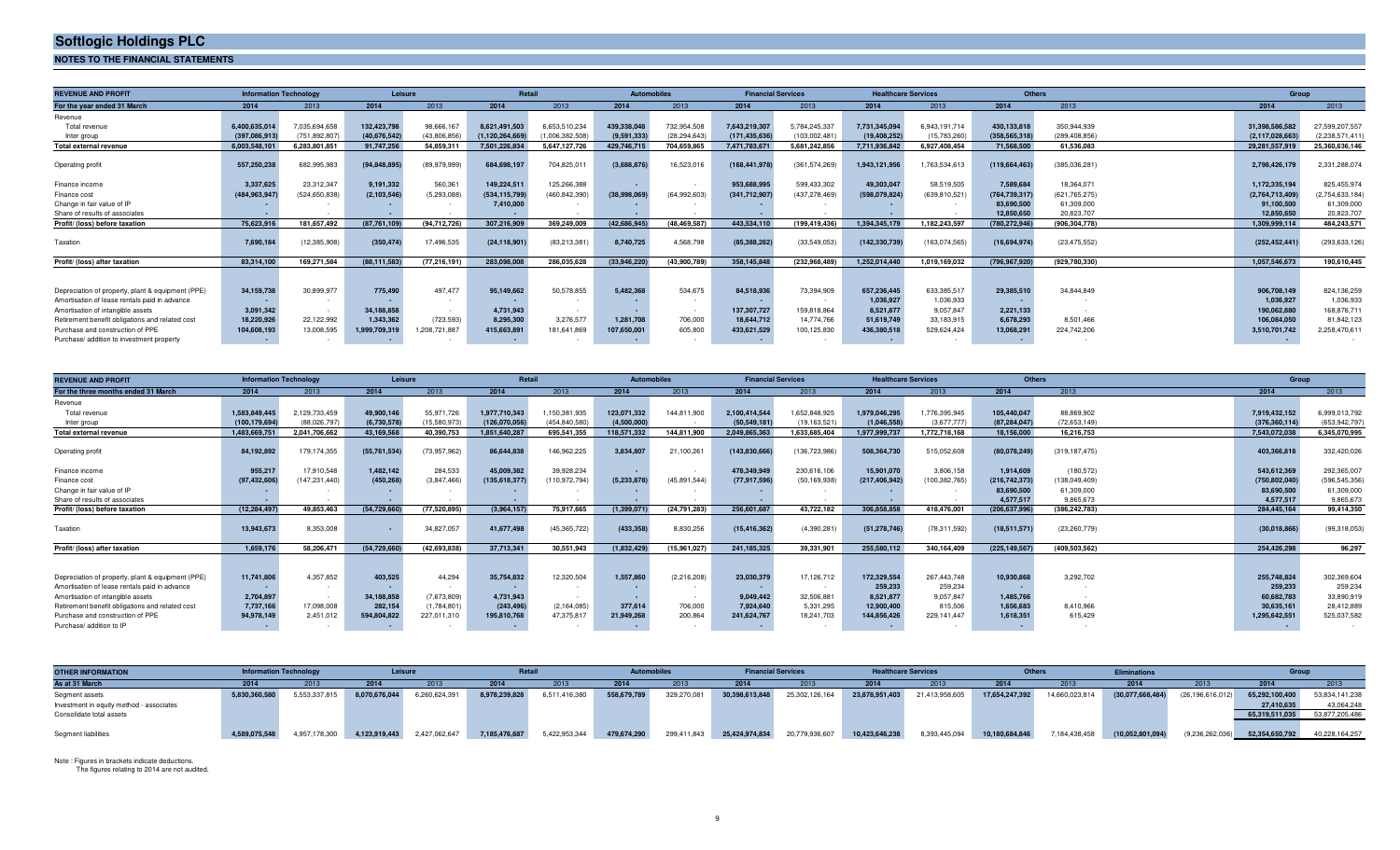## **NOTES TO THE FINANCIAL STATEMENTS**

### **1. CORPORATE INFORMATION**

Softlogic Holdings PLC, is a public limited company incorporated and domiciled in Sri Lanka and listed on the Colombo Stock Exchange.

The interim financial statements of the Group and the Company for the 12 months ended 31 March 2014 were authorised for issue by the Board of directors on 02 June 2014.

#### **2. BASIS OF PREPARATION**

The interim financial statements have been prepared in compliance with Sri Lanka Accounting Standard LKAS 34 -Interim Financial Reporting. These interim financial statements should be read in conjunction with the annual financial statements for the year ended 31 March 2013 and changes to the accounting policies as given in note 3 to these financial statements.

The presentation and classification of the financial statements of the previous period have been amended, where relevant, for better presentation and to be comparable with those of the current period.

The interim financial statements are presented in Sri Lankan Rupees.

#### **3. CHANGE IN ACCOUNTING POLICIES**

**Goodwill or gain from a bargain purchase on subsequent acquisitions of further equity interest**

During the year, the Group changed its accounting policy with respect to the regnision of goodwill or gain from a bargain purchase on subsequent acquisitions of further equity interest in its subsidiaries.

The Group now recognises goodwill or gain from a bargain purchase on subsequent acquisitions of further equity interest in its subsidiaries in the other components of equity instead of recognising it in the revenue reserve.

This change did not result in any material impact on the total equity of the group and the impact on each line item of consolidated equity statement of the Group is shown in the below:

|                       |               | Other         |               |               |                 |                |
|-----------------------|---------------|---------------|---------------|---------------|-----------------|----------------|
|                       | <b>Stated</b> | components    | Revenue       |               | Non-controlling | <b>Total</b>   |
|                       | capital       | of equity     | reserve       | <b>Total</b>  | interest        | equity         |
| As at 1 April 2012    |               |               |               |               |                 |                |
| As reported           | 5,089,000,000 | 826,145,633   | 1,287,030,750 | 7,202,176,383 | 4,110,003,320   | 11,312,179,703 |
| Tax adjustment        |               |               | (15,616,650)  | (15,616,650)  |                 | (15,616,650)   |
| Adjustments           |               | (129,341,654) | 129,341,654   |               |                 |                |
| Restated              | 5,089,000,000 | 696,803,979   | 400,755,754   | 7,186,559,733 | 4,110,003,320   | 11,296,563,053 |
| As at 31 March 2013   |               |               |               |               |                 |                |
| As reported/ restated | 5,089,000,000 | 1,394,597,380 | 867,108,813   | 7,350,706,193 | 6,298,335,034   | 13,649,041,227 |
| Adjustments           |               | (332,322,134) | 332,322,134   |               |                 |                |
| Restated              | 5,089,000,000 | .062,275,246  | 1,199,430,947 | 7,350,706,193 | 6,298,335,034   | 13,649,041,227 |

#### **4. OTHER NON CURRENT FINANCIAL LIABILITIES**

Softlogic Holdings PLC ("SH"), Softlogic Capital PLC ("SC") and Asian Alliance Insurance PLC ("AAI") entered into a "Shareholders Agreement" and "Share Purchase Agreement" dated 20 December 2012 as amended 13 February 2013 with Deutsche Investitions - Und Entwicklungsgesellschaft MBH ("DEG") and Nederlandse Financierings-Maatschappij Voor Ontwikkelingslanden N.V. ("FMO") to sell 19% of the ordinary shares of AAI, held by SH to FMO and 19% of the AAI ordinary shares held by SC to DEG. As per the above agreements, SC has granted a 'Put Option' to FMO and DEG which will be valid for a three year period with effect from 7 March 2017 to repurchase 38% of the shares held by DEG and FMO based on a 'Put Option' price as specified in the amended agreements.

As per the New Sri Lankan Accounting Standards framework (SLFRS/LKAS) adopted by the Group with effect from 1 April 2012 the Investment in AAI sold to FMO and DEG by SH and SC did not met the de-recognition criteria in LKAS 39, and continued to be recognised as an Investment and the proceeds received under this transaction with FMO and DEG was recognised as a financial liability in the group financial statements as of 31 March 2013.

Subsequent to the further amendments made to the "Shareholders Agreement" on 31 March 2014, the group met the de-recognition criteria as per LKAS 39, and the said 38% stake held by SH and SC in AAI and the financial liability which initially recognized in the group financial statements were de recognized in the group financial statements as at 31 March 2014.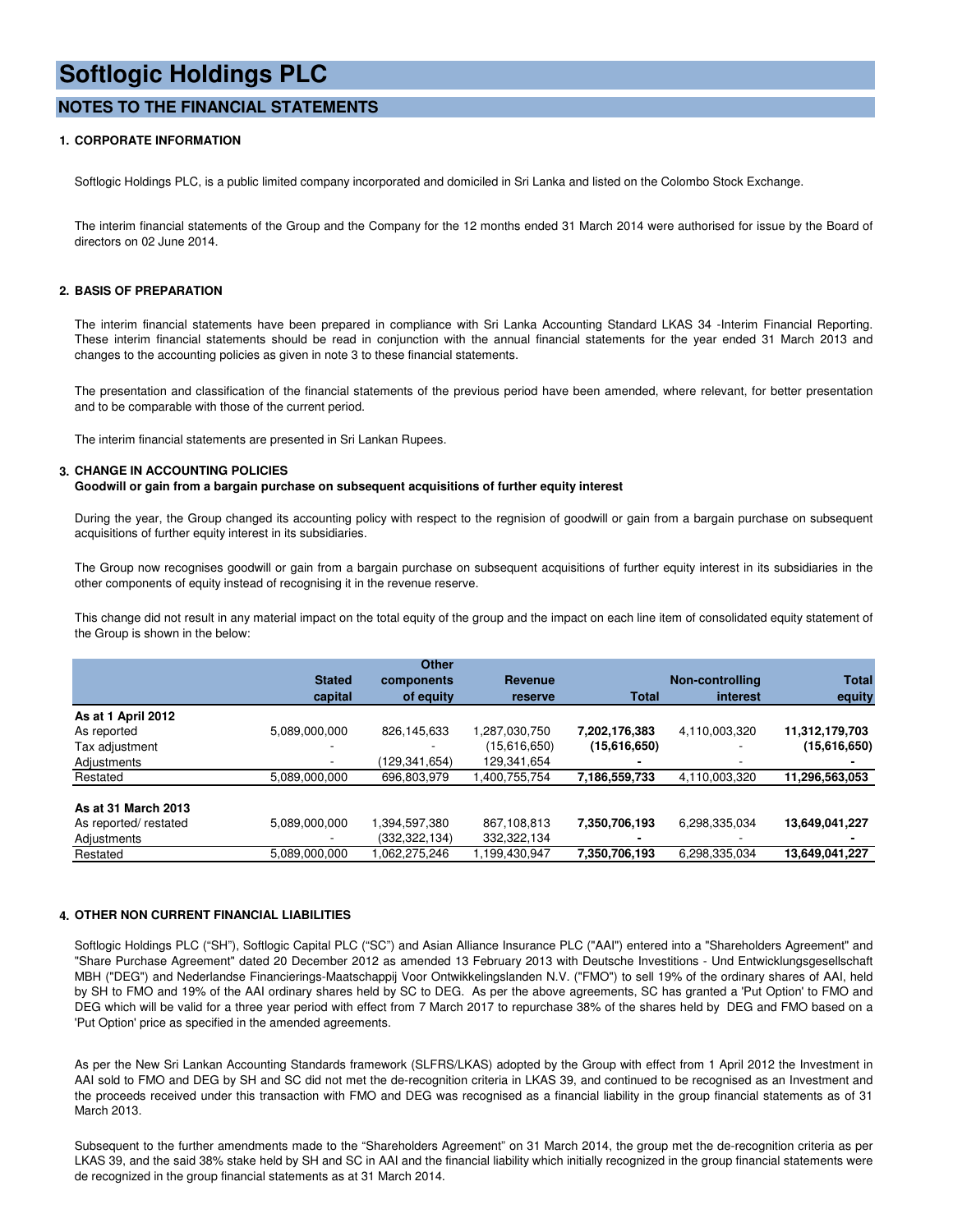## **NOTES TO THE FINANCIAL STATEMENTS**

### **5. SHARE INFORMATION**

#### **5.1 Public Share Holdings**

The percentage of shares held by the public as at 31 March 2014 was 30.05% (as at 31 March 2013 - 30.84%)

**5.2 Directors' Share Holdings** The number of shares held by the Board of directors are as follows:

| As at                                                | 31-03-2014  |
|------------------------------------------------------|-------------|
| A K Pathirage - Chairman/ Managing Director          | 349,135,096 |
| G W D H U Gunawardena                                | 57,527,300  |
| R J Perera                                           | 60,836,700  |
| H K Kaimal                                           | 64,870,800  |
| M P R Rasool                                         | Nil         |
| Dr S Selliah                                         | 2,000,000   |
| Deshamanya P D Rodrigo                               | Nil         |
| W M P L De Alwis                                     | Nil         |
| G L H Premaratne (appointed w.e.f. 20 February 2014) | Nil         |
| R A Ebell (appointed w.e.f. 20 March 2014)           | Nil         |
| Total                                                | 534,369,896 |

#### **5.3 Twenty Largest Shareholders of the Company are as follows:**

|                                                      | <b>Number of</b><br>shares |       |
|------------------------------------------------------|----------------------------|-------|
| As at                                                | 31-03-2014                 | %     |
| 1 Mr. A K Pthirage                                   | 311,860,096                | 40.03 |
| 2 Mr. H K Kaimal                                     | 64,870,800                 | 8.33  |
| 3 Mr. R J Perera                                     | 60,836,700                 | 7.81  |
| 4 Mr. G W D H U Gunawardena                          | 57,527,300                 | 7.38  |
| 5 Pemberton Asian Opportunities Fund                 | 40,000,000                 | 5.13  |
| 6 Commercial Bank of Ceylon PLC/ A K Pathirage       | 38,950,000                 | 5.00  |
| 7 Bank of Ceylon A/C Ceybank Unit Trust              | 20,472,173                 | 2.63  |
| 8 Sri Lanka Insurance Corporation Ltd - General Fund | 15,812,400                 | 2.03  |
| 9 Dr. K M P Karunaratne                              | 10,313,159                 | 1.32  |
| 10 Employees Provident Fund                          | 7,230,500                  | 0.93  |
| 11 Asian Alliance Insurance PLC - A/C 02 (Life Fund) | 4,591,702                  | 0.59  |
| 12 Mrs. A Selliah                                    | 4,236,000                  | 0.54  |
| 13 Arunodhaya Investments (Private) Limited          | 3,950,000                  | 0.51  |
| 14 Arunodhaya Industries (Private) Limited           | 3,950,000                  | 0.51  |
| 15 Arunodhaya (Private) Limited                      | 3,950,000                  | 0.51  |
| 16 Waldock Mackenzie Ltd/ Hi-Line Trading (Pvt) Ltd  | 3,868,046                  | 0.50  |
| 17 Miss. S Subramaniam                               | 3,800,000                  | 0.49  |
| 18 Mr. V Kailasapillai                               | 3,800,000                  | 0.49  |
| 19 Mrs. A Kailasapillai                              | 3,800,000                  | 0.49  |
| 20 Sampath Bank PLC - A/C No. 1                      | 3,594,000                  | 0.46  |

#### **6. STATED CAPITAL MOVEMENTS**

|                                                   | Rs            |
|---------------------------------------------------|---------------|
|                                                   | 5,089,000,000 |
| As at 01 April 2013<br><b>As at 31 March 2014</b> | 5,089,000,000 |

# **7. INVESTOR INFORMATION**

| 7.1 Market Value of Shares                                                                                                  | 31-03-2014             |
|-----------------------------------------------------------------------------------------------------------------------------|------------------------|
| The market value of an ordinary share of Softlogic Holdings PLC was as follows.                                             |                        |
| Closing price on<br>Highest price recorded for the three months ending<br>Lowest price recorded for the three months ending | 10.60<br>12.00<br>8.40 |
| Market Capitalisation (Rs. Mn)                                                                                              | 8.257.40               |
| 7.2 Ratios                                                                                                                  |                        |
| Net assets per share at the period end                                                                                      | 8.80                   |
| 7.3 Share Trading information from 01 January 2014 to 31 March 2014                                                         |                        |
| Number of shares traded                                                                                                     | 38,423,580             |
| Value of shares traded (Rs.)                                                                                                | 401.910.869            |

### **8. LISTED DEBENTURES**

Details regarding the listed debentures are as follows;

**8.1** 10,000,000 rated unsecured redeemable debetures at the face value of Rs. 100.00 each with an annual effective interest rate of 16.70% were issued on 09 September 2013 which will be matured on 09 September 2016.

Interest rate of comparable Government Securities as at 31 March, 2014 7.85% (Net of tax)

| 8.2 Ratios         | 31-03-2014 |
|--------------------|------------|
| Debt/ equity ratio | 2.40       |
| Quick asset ratio  | 0.80       |
| Interest cover     | 1.40       |

**8.3** The Listed Debentures were not traded during the three month period from 01 January 2014 to 31 March 2014. Therefore, Highest Traded Price, Lowest Traded Price, Interest Yield and Yield to Maturity of trade as at 31 March 2014 were not available.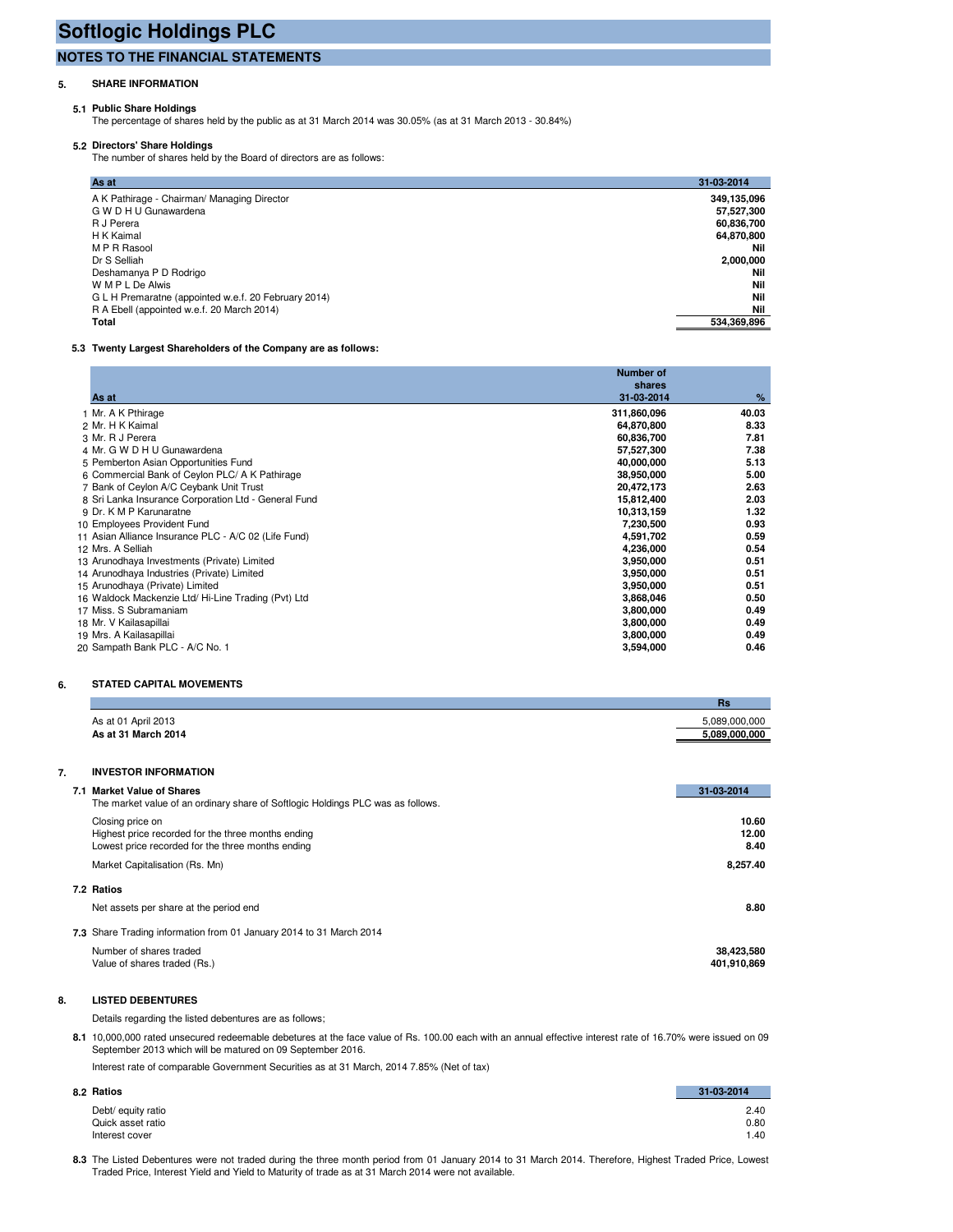### **NOTES TO THE FINANCIAL STATEMENTS**

#### **9. CONTINGENCIES**

#### **CONTINGENT LIABILITIES**

There were no significant contingent liabilities as at the date of the statement of financial position other than what is disclosed below, which require adjustments to or disclosures in the financial statements.

- **9.1** Pending litigations against Asiri Hospital Holdings PLC and Asiri Hospitas Matara (Pvt) Ltd with a maximum liability of Rs. 43 Mn and Rs. 51 Mn respectively exist as at the balance sheet date. Although there can be no assurance, the directors believe, based on the information currently available, that the ultimate resolution of such legal procedures would not likely to have a material adverse effect on the results of operations, financial position or liquidity of the group. Accordingly no provision for any liability has been made in these financial statements.
- **9.2** Asian Alliance Insurance PLC has been issued with an assessment by the Department of Inland Revenue on 28 October 2011 and 26 April 2013 under the Value Added Tax Act, in relation to the taxable period ending 31 December 2009 and 2010 for Rs. 4.90 Mn and Rs. 26.90 Mn respectively.

The Company has filed an appeal in November 2011 on the basis that the underlying computation includes items which are exempt /out of scope of the VAT Act. The Commissioner General of Inland Revenue has determined the assessment and the Company is in the process of appeal to the Tax Appeals Commission. The Company is awaiting the final decision.

Based on the information available and the Tax expert advice, the Directors are confident that the ultimate resolution of the above contingency is unlikely to have a material adverse effect on the Statement of Financial Position of the Company.

#### **10 CAPITAL AND OTHER COMMITMENTS**

As at 31 March 2014, the group had capital commitments contracted but not provided in the financial statements amounting to Rs. 2,620 Mn (31 March 2013 - 2,019 Mn).

#### **11. POST BALANCE SHEET EVENTS**

There were no significant events subsequent to the date of the statement of financial position, which require disclosure in the interim financial statements otherthan the following.

**11.1** In March 2014, the shareholders of Softlogic Capital PLC, which is a subsidiary of Softlogic Holdings PLC approved to issue 388,960,000 ordinary shares in the proportion of thirteen (13) ordinary shares for every ten (10) ordinary shares in the capital of the Company by way of a Rights Issue, at a price of three rupees and fourty cents (Rs. 3.40) per share. Immediately after the right issue, the total no of shares of Softlogic Capital PLC increased to 688,160,000 shares from 299,200,000 shares.

Subsequent to the Rights Issue, shares were listed at the Colombo Stock Exchange on 22 May 2014 .

The purpose of the issue was to settle Rs. 1,322,464,000/- of the outstanding debt of the Company and funds raised from the issue have accordingly been utilized for the said purpose.

**11.2** Softlogic Holdings PLC, which is the parent company of Softlogic Capital PLC subscribed to its entire entitlement of rights (i.e. 72.34%) and also applied for additional 55,298,284 right shares issued by Softlogic Capital PLC. After the allocation of shares of right issue, the controlling stake of the entity increased to 80.38% from 72.34%.

As a result of it, the effective holding in the Softlogic Finance PLC increased to 51.67% from 46.66%, Asian Alliance Insurance PLC increased to 47.20% from 42.49% and Softlogic Stockbrokers (Pvt) Ltd increased to 80.38% from 72.34%.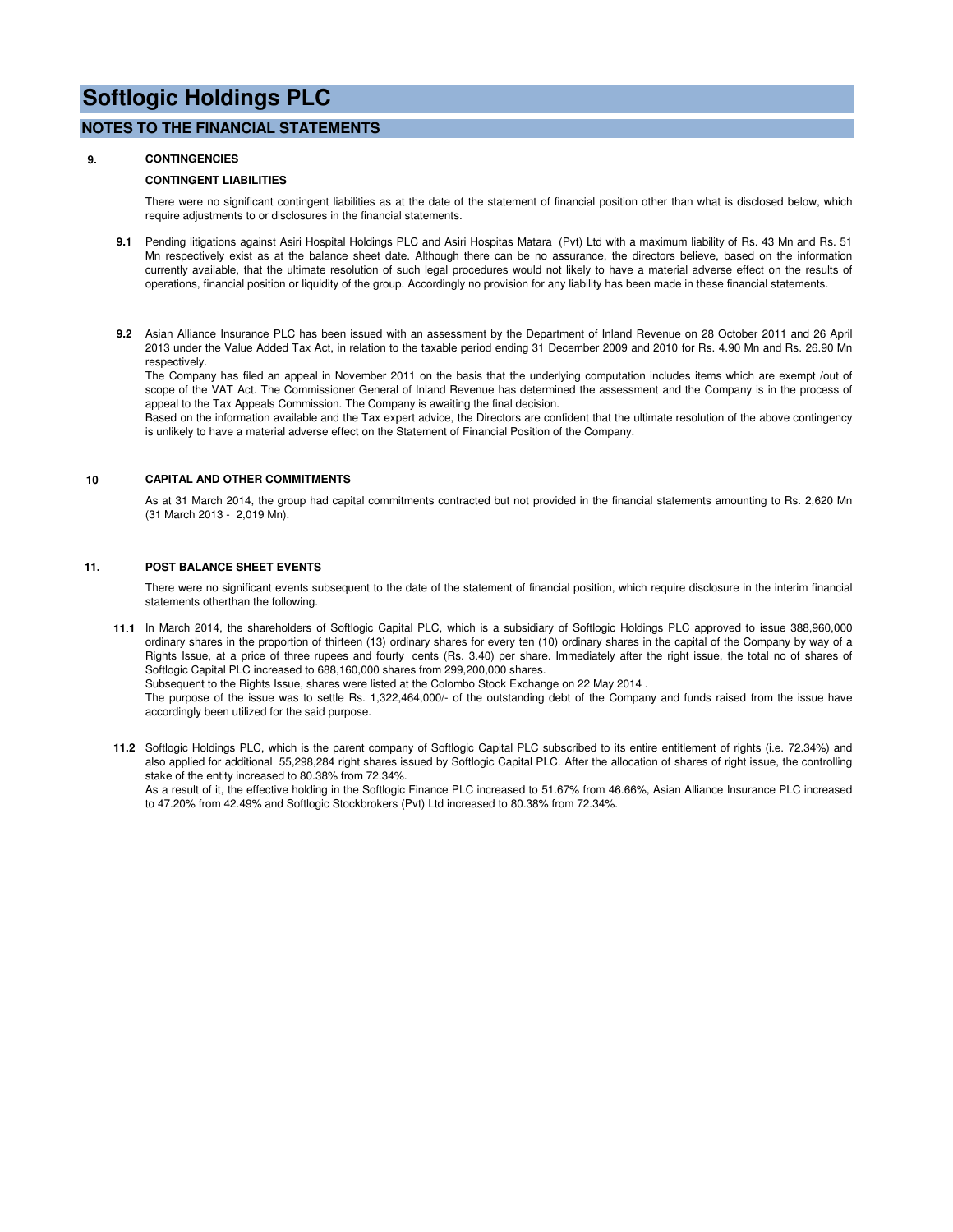# **NOTES TO THE FINANCIAL STATEMENTS**

## **12. RELATED PARTY TRANSACTIONS**

## **12.1 Transactions with related parties**

|                                                  |                                                | Group                                          |                                                | Company                                        |  |
|--------------------------------------------------|------------------------------------------------|------------------------------------------------|------------------------------------------------|------------------------------------------------|--|
|                                                  | <b>Unaudited</b><br>12 months to<br>31-03-2014 | <b>Unaudited</b><br>12 months to<br>31-03-2013 | <b>Unaudited</b><br>12 months to<br>31-03-2014 | <b>Unaudited</b><br>12 months to<br>31-03-2013 |  |
|                                                  | Rs.                                            | Rs.                                            | Rs.                                            | Rs.                                            |  |
| <b>Subsidiaries</b>                              |                                                |                                                |                                                |                                                |  |
| (Purchases) / sales of goods                     | ٠                                              | ÷.                                             | (16, 203, 937)                                 | (6, 240, 660)                                  |  |
| (Receiving) / rendering of services              | ä,                                             |                                                | 330,606,590                                    | 251,660,675                                    |  |
| (Purchases) / sale of property plant & equipment |                                                | ÷,                                             | (12,668,394)                                   | (3,010,928)                                    |  |
| Loans given / (obtained)                         | ٠                                              | $\overline{a}$                                 | 862,622,047                                    | 671,087,585                                    |  |
| Interest received / (paid)                       | $\blacksquare$                                 | ä,                                             | 301,540,484                                    | 208,971,703                                    |  |
| Rent received / (paid)                           | ä,                                             | ÷,                                             | 16,630,000                                     | 20,182,000                                     |  |
| Dividend received                                | ÷                                              | L                                              | 379,542,198                                    | 340,287,954                                    |  |
| Guarantee charges received                       | ٠                                              | ÷.                                             |                                                | 5,987,241                                      |  |
| Guarntees given / (obtained)                     |                                                | ä,                                             | (6,461,400,000)                                | (4,306,145,000)                                |  |
|                                                  |                                                |                                                |                                                |                                                |  |
| <b>Associates</b>                                |                                                |                                                |                                                |                                                |  |
| (Purchases) / sale of property plant & equipment | 26,466,211                                     | 19,671,031                                     |                                                |                                                |  |
| (Receiving) / rendering of services              | (186, 055, 138)                                | (86, 128, 107)                                 | 11,568,000                                     | 13,121,750                                     |  |
| Dividend received                                |                                                | ä,                                             | 24,300,000                                     | 17,820,000                                     |  |
|                                                  |                                                |                                                |                                                |                                                |  |
| Key management personnel                         |                                                |                                                |                                                |                                                |  |
| (Receiving) / rendering of services              |                                                | L.                                             |                                                |                                                |  |
|                                                  |                                                |                                                |                                                |                                                |  |
| Close family members of KMP                      |                                                |                                                |                                                |                                                |  |
| (Receiving) / rendering of services              | ٠                                              | $\blacksquare$                                 | ٠                                              | $\sim$                                         |  |
|                                                  |                                                |                                                |                                                |                                                |  |
| Post employment benefit plan                     |                                                |                                                |                                                |                                                |  |
| Contributions to the provident fund              | 6,153,896                                      | 5,098,369                                      | 3,629,428                                      | 2,975,009                                      |  |

### **12.2 Terms and conditions of transactions with related parties**

Transactions with related parties are carried out in the ordinary course of the business. Outstanding current account balances at year end are unsecured, interest free and settlement occurs in cash. Interest bearing borrowings are at pre-determined interest rates and terms.